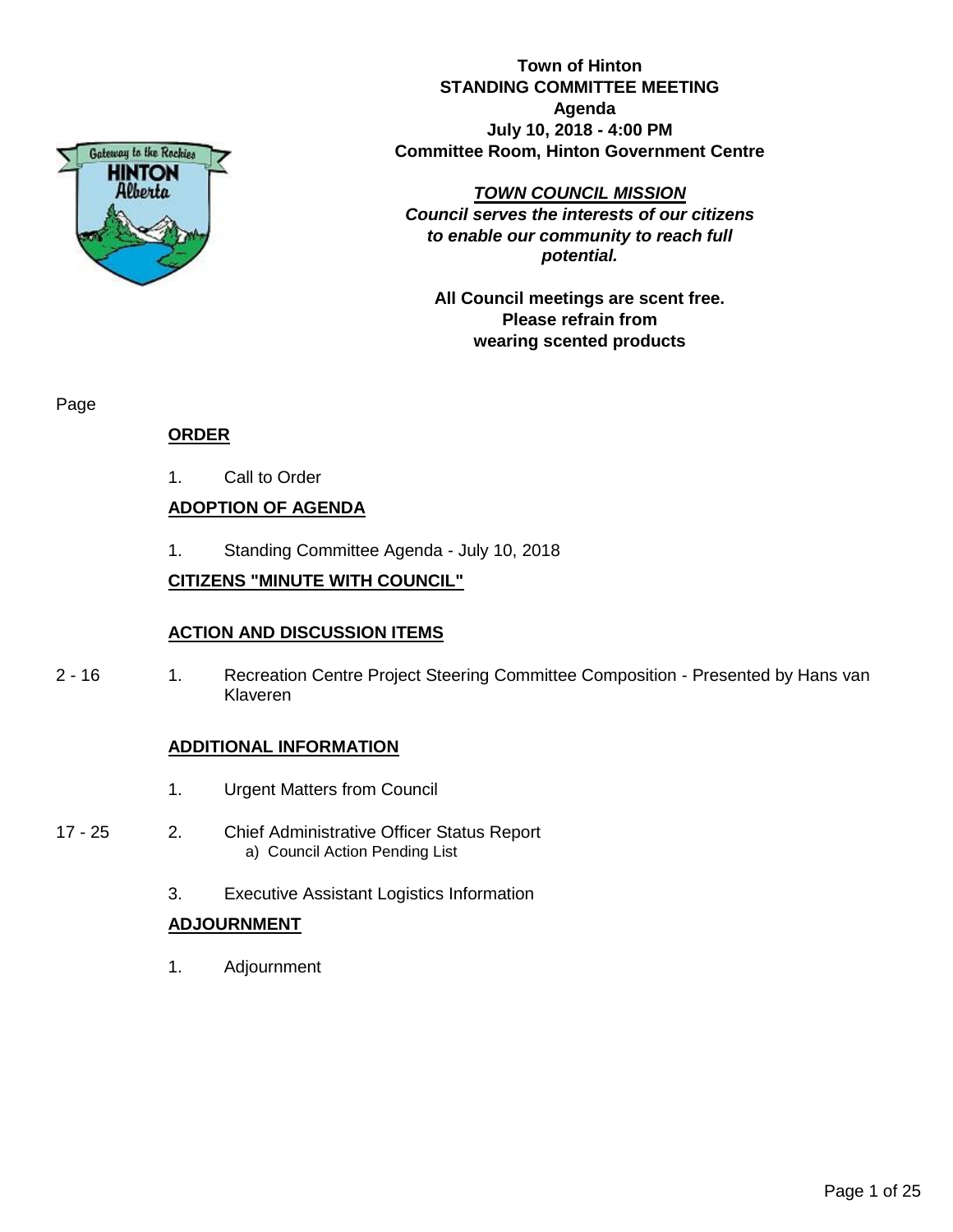

## **TOWN OF HINTON DIRECTION REQUEST**

| DATE:               | July 5, 2018                                                     |
|---------------------|------------------------------------------------------------------|
| TO:                 | <b>STANDING COMMITTEE MEETING OF JULY 10, 2018</b>               |
| <b>FROM:</b>        | Hans van Klaveren, Parks, Recreation & Culture Manager           |
| <b>APPROVED BY:</b> | Denise Thompson, Interim Chief Administrative Officer            |
| RE:                 | Terms of Reference, Recreation Centre Project Steering Committee |

#### **Purpose**

This item is before Council to seek direction to bring forward Terms of Reference for the Recreation Centre Project Steering Committee for decision (RFD) to the Regular Meeting of Council on July 17, 2018.

#### **Issue**

Establishing the Terms of Reference and thereby the Steering Committee is the vital first step of the implementation plan and crucial to the timeline as part of the process to support Council making decisions in 2019 regarding the Recreation Centre.

Council passed the following motions at the June 19, 2018, Regular Meeting of Council:

*That Council direct Administration to develop a proposed Terms of Reference for the Recreation Centre Steering Committee to bring to Standing Committee on July 10,2018*

*That Administration coordinate a launch meeting for the Recreation Centre Project Steering Committee for one weekend by the end of October 2018, that may also include representation and support from Administration and the project consulting team as specified by Council.*

#### **Administration Comments on Situation / Options**

Administration will be able to support the recruitment, selection and appointment process within the current established timeline and has confirmation that Yellowhead County is able to appoint a representative within the same parameters.

Administration is seeking Council's direction on the proposed Terms of Reference in order to bring them back to Regular Meeting of Council on July 17, 2018 for decision.

#### **Attachments**

1. Recreation Centre Project Steering Committee - Proposed - Terms of Reference (DRAFT)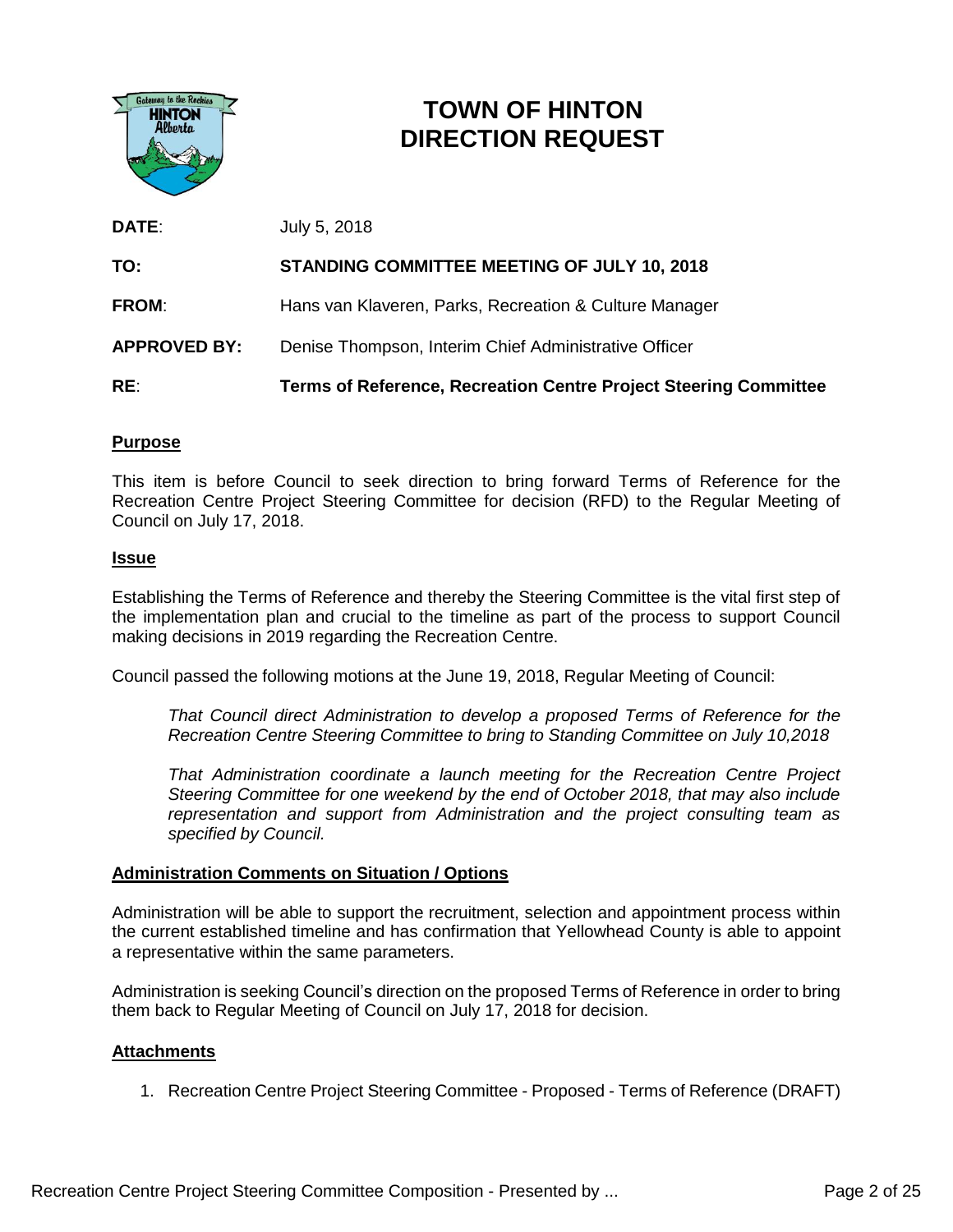### Attachment 1.

### **Recreation Centre Project Steering Committee - Proposed - Terms of Reference**

#### **Purpose:**

The purpose of the Recreation Centre Project Steering Committee (RCPSC) is to make recommendations to Council and provide direction to Administration and the Town's consultants and contractors retained to undertake the work. This includes, but is not limited to:

- a. Defining a proposed date that the Implementation Plan will be completed and presented to Council for decision;
- b. Providing advice and feedback on scope, schedule, cost and quality concerns
- c. Facilitating project approvals at key milestones;
- d. Creating and monitoring sub-committees;
- e. Ensuring a financial model for operating the proposed facility aligns with and identifies the impacts on the operating financial objectives for the project;
- f. Facilitating communications between major internal and external stakeholders and oversee the communications plan;
- g. Ensuring issues are resolved and direction is provided concerning stakeholders and user group decisions during all phases; and,
- h. Leading in the delivery of the following Implementation Plan Tasks #2-11:
	- 2. Confirm Program
	- 3. Public Engagement
	- 4. Develop a Funding Plan
	- 5. Confirm Facility Operating Model & Management Structure
	- 6. Develop Procurement & Design / Construction Delivery Plan
	- 7. Determine Sustainability Goals / Policies
	- 8. Prepare building & Site Concept Design
	- 9. Develop Preliminary Infrastructure Servicing Plan
	- 10. Develop Class D Estimate
	- 11. Develop Design & Construction Schedule

The Steering Committee will report to Town of Hinton Council.

#### **Composition:**

This Steering Committee will be formed by the full Hinton Town Council, plus one (1) Yellowhead County representative to be determined by Yellowhead County and two (2) Citizens-at-Large, representing a cross-section of the community and stakeholders (not necessarily residing in Hinton), and take a keen interest in the development and implementation of this project plan for the Recreation Centre facility.

Steering Committee members must be willing to participate in the activities of the committee in a constructive, collaborative manner. Representatives will include:

- a) All members of Hinton Town Council (7)
- b) Yellowhead County representative (1)
- c) Citizens-at-Large (2)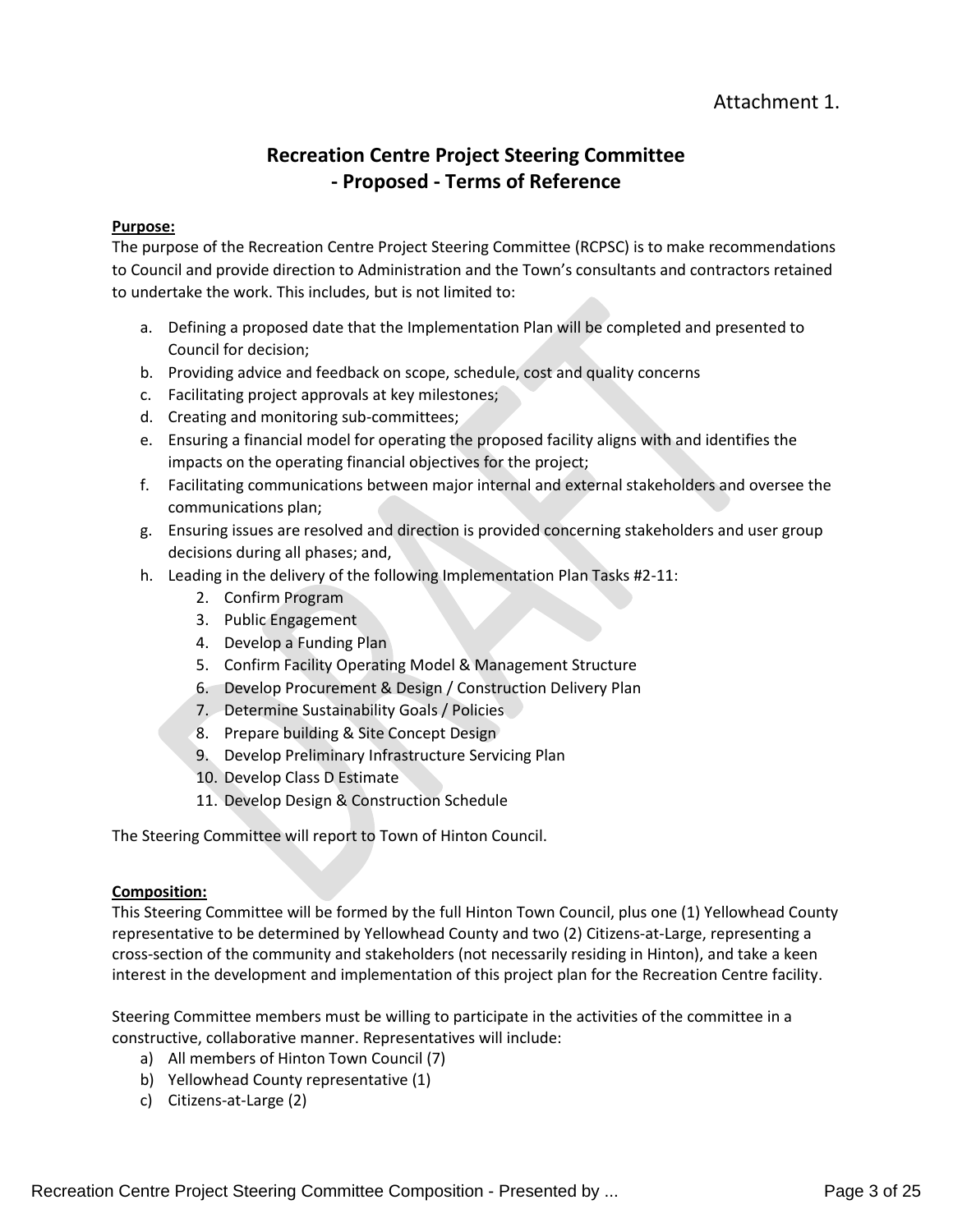#### **Tenure of Office:**

- a) Steering Committee members will commence their roles immediately upon approval by Council.
- b) It is intended that the Steering Committee will be a short commitment of between 3 to xx months.
- c) The Steering Committee will cease to exist upon completion of Council directed deliverables. All members will participate for the duration of the term.

#### **Quorum:**

- a) Six (6) members of the Steering Committee shall constitute quorum.
- b) Recommendations of the Steering Committee shall be made by consensus of members in attendance at a meeting, provided quorum is present at the meeting.
- c) If consensus cannot be reached, a majority opinion will form the recommendation of the Steering Committee. Dissenting views will be noted and presented alongside the Steering Committee recommendations.
- d) All members will provide input into discussion relating to the issues of the Steering Committee.
- e) The proceedings of the Steering Committee will follow the Town of Hinton's Council Procedure Bylaw.

#### **Reporting:**

a) The Steering Committee will provide regular updates to Council and the public to ensure a high-level of community support and engagement.

#### **Code of Conduct:**

- a) Each participant should avoid any situation that could be perceived as improper or unethical.
- b) All participants will ensure that the confidentiality of confidential information is maintained.
- c) Confidential information that members receive through their position must not be divulged to anyone other than persons who are authorized by Council to receive the information. A committee member must not use information that is gained due to his or her position or authority, which is not available to the public, in order to further the participant's private interest. Participants must not offer such information to spouses, associates, immediate family, friends, or persons with whom the member is connected by frequent or close association.

#### **Timelines:**

- July 17, 2018 Town Council approval of the Terms of Reference
- July 18 August 21 Recruitment call for Citizens-at-Large and review of applicants
- August 28, 2018 Appointment of the Citizens-at-Large Committee membership
	- October, 2018 First Steering Committee meeting
	-
	- 2019 Final reporting and recommendation for decision to Council regarding the advancement of the Recreation Centre Project Iteration 3

#### **Meetings:**

- a) The Steering Committee will meet:
	- a. On a schedule determined at the first meeting of the Steering Committee
	- b. As agreed to providing at least seven days' notice to each member (notice of meeting may be waived by the consent of the majority of the Steering Committee)
- b) Meetings are expected to be workshop oriented, and between 2-xx hours each.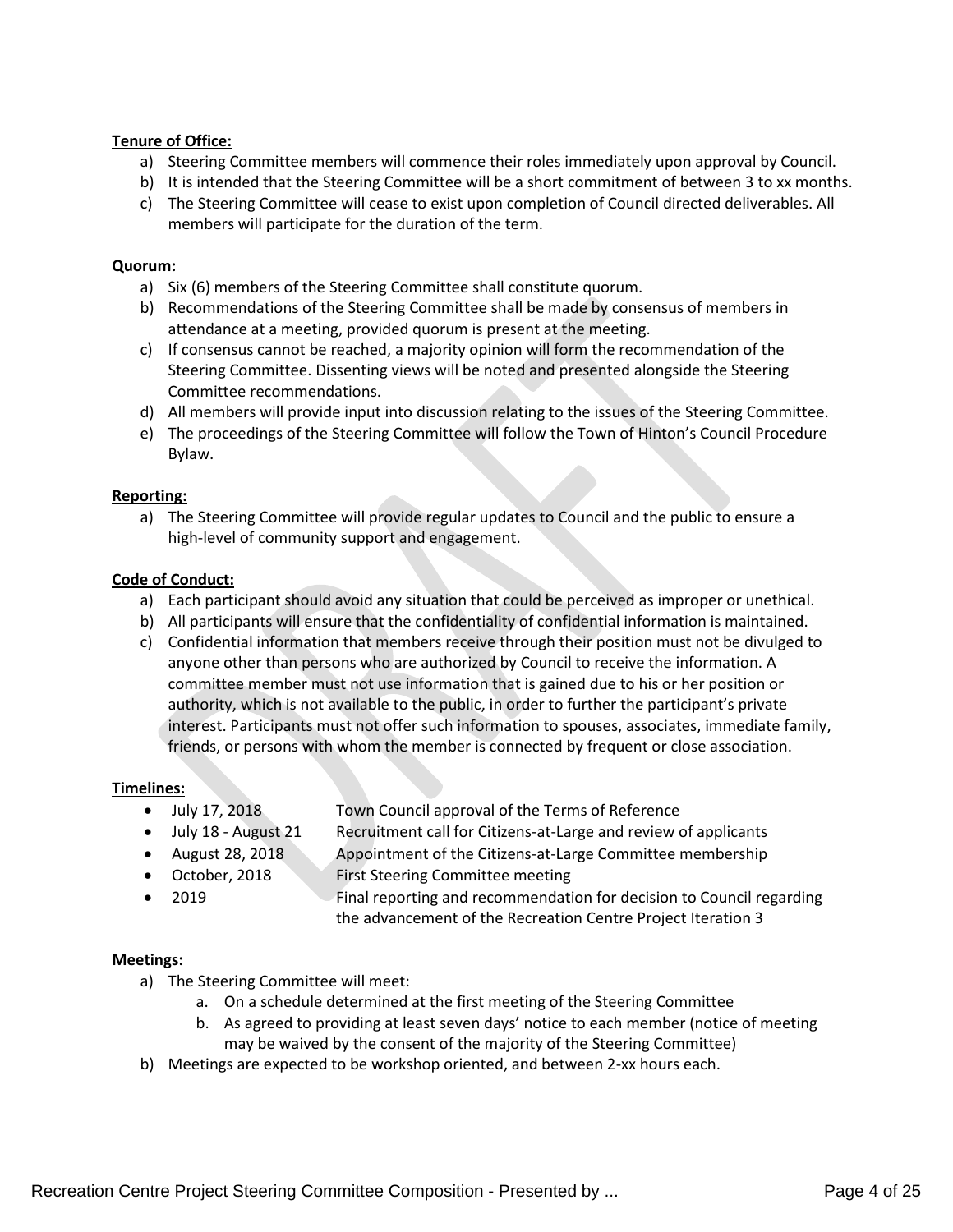#### **Deliverables:**

- a) The Steering Committee will make recommendations to Council and provide direction to Administration and the Town's consultants and contractors retained to undertake the work.
- b) The Implementation Plan Tasks # 2-11 will be completed and their results will be presented to Council in 2019.
- c) Recommendation for decision to Council in 2019 regarding the advancement of the Recreation Centre Project Iteration 3.

#### **Administrative and Consultant Support:**

- a) The Town of Hinton will provide administrative support for any of the tasks as determined at the discretion of the Steering Committee. Such support could include:
	- a. Developing and preparing the agenda for each meeting
	- b. Keeping the minutes of all meetings and proceedings. Minutes will list meeting attendees, a general summary of the discussion, as well as any resolution of the Steering Committee
	- c. Providing each participant with notice of meetings and the agenda for the meeting
	- d. Providing each participant with a copy of the minutes
	- e. On behalf of the Recreation Centre Project Steering Committee, receive all correspondence, write all letters and communiques, and carry out duties typically performed by a secretary
- b) Town of Hinton Council approved a not-to-exceed \$200,000 capital budget expense to facilitate the Steering Committee and Administration to utilize GEC Consulting services or other consulting services as needed to support delivering final recommendations to Council.

#### **Resignation and Removal:**

a) Members-at-Large of the Steering Committee may resign at any time upon written notice to the Chair of the committee. A Steering Committee Member-at-Large may be asked to resign if it is determined by the Chair that the Steering Committee Member-at-Large is being obstructive to the process of working collaboratively to propose the best workable solutions and strategies for Town Council consideration.

#### **References:**

a) Bylaw #1070-2, Council Committees Bylaw (attached)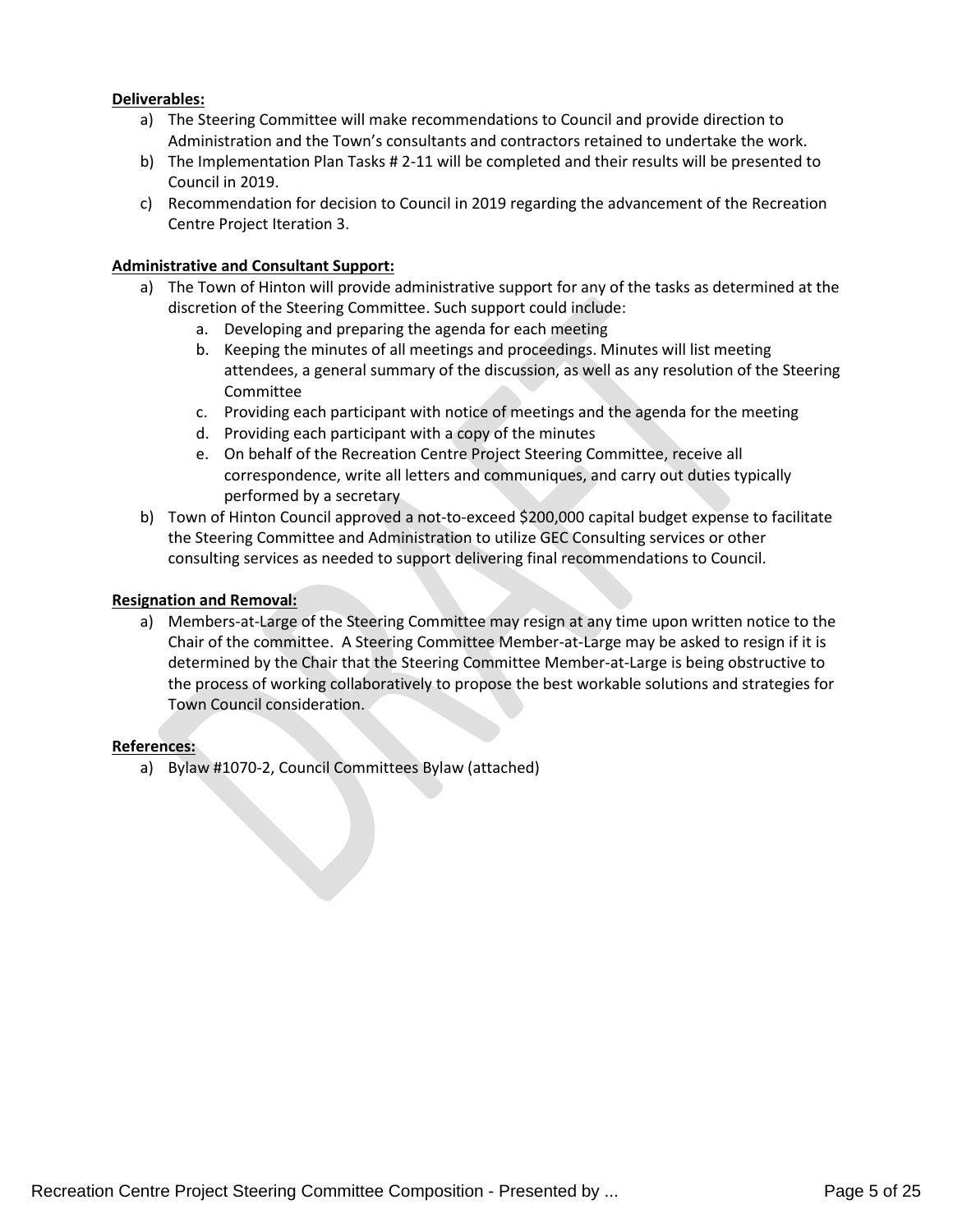

#### TOWN OF HINTON BYLAW #1070-2 BYLAW OF THE TOWN OF HINTON, IN THE PROVINCE OF ALBERTA TO ESTABLISH COUNCIL COMMITTEES

WHEREAS the Municipal Government Act, R.S.A. 2000, c. M-26 as amended, provides that a Council may by bylaw establish committees of Council and delegate to such committees certain duties and powers imposed and conferred upon <sup>a</sup> Council by the said Municipal Government Act;

AND WHEREAS Council of the Town of Hinton value full and transparent public involvement in major municipal decision making;

AND WHEREAS the Council of the Town of Hinton considers it expedient to establish Council Advisory Committees to represen<sup>t</sup> the voice and will of the community and the various stakeholders and organizations, and thereby suppor<sup>t</sup> and facilitate the achievement of Hinton's goals and visions and advise Council on matters relevant to their mandate.

AND WHEREAS the Council of the Town of Hinton respec<sup>t</sup> the time of volunteers in the community and design Town Committees to do meaningful work in an efficient and effective manner.

NOW THEREFORE the Council of the Town of Hinton, in the Province of Alberta, enacts as follows:

### 1. Title

The short title of this bylaw is the "Council Committees Bylaw".

#### 2. Definitions

- 1) Inthis bylaw:
- a) "Advisory Committee" means an ongoing committee established to represen<sup>t</sup> and engage the community and advise Council on all matters relating to its mandate. Advisory Committees would normally hear first from community organizations and individuals that wish to appear before or communicate directly with Council on matters referred to within their Terms of Reference;
- b) "Citizen-at-large" means <sup>a</sup> person appointed to <sup>a</sup> committee pursuan<sup>t</sup> to this Bylaw and who is <sup>a</sup> resident of the Hinton Community;
- c) "Committee" means any committee established by Council under the Municipal Government Act or this Bylaw;
- d) "Council" means the Council of the Town of Hinton;
- e) "Ex officio" means the Mayor, by virtue of office, is considered <sup>a</sup> voting committee member and forms par<sup>t</sup> of the quorum when present;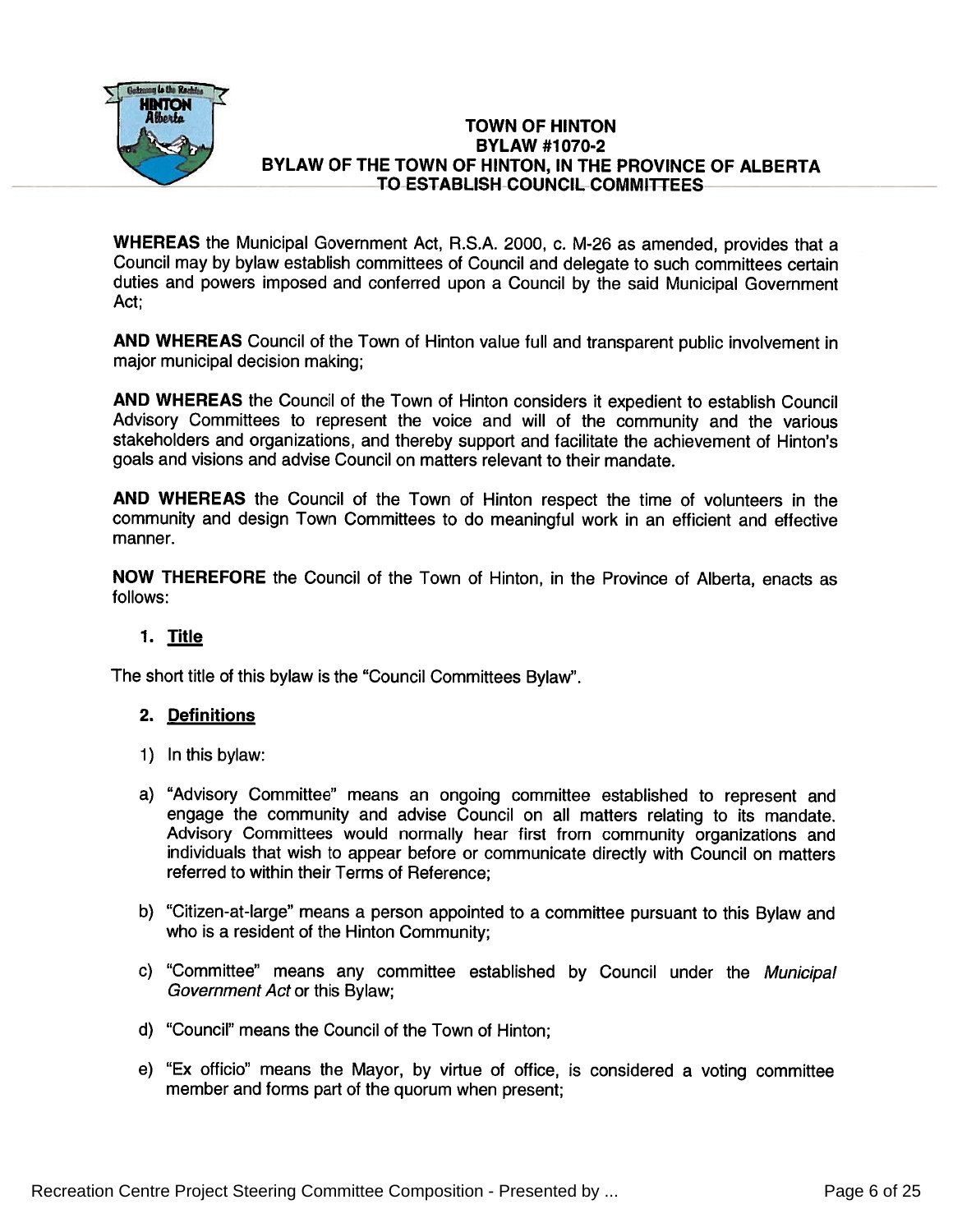- f) "Listening Team" means <sup>a</sup> member of Council responsible for attending, hosting, participating and/or gathering feedback at formal meetings that relate to their assigned <sup>p</sup>illar (ie. culture, recreation, education, weliness, local economy or environment).
- g) "Member" means a member of a committee as contained in this bylaw
- h) "Organizational Meeting" means the organizational meeting of Council;
- i) "Staff Representative" refers to the administration resource person appointed to a Committee by the Town Manager or designate;
- j) "Task Committee" refers to a term-specific committee created by an advisory committee to carry out <sup>a</sup> specific task by gathering information, implementing engagemen<sup>t</sup> or carrying out actions as may be required to assist the committee in the review and as set out in its Terms of Reference;
- k) "Terms of Reference" means those terms (ie. composition, statement of purpose, mandate, meetings) pertinent to the establishment and mandate of an individual corn <sup>m</sup> ittee;
- I) "The Hinton Community" includes the Hinton Service Area: stretches from Obed to the Jasper National Park boundary and from Cadomin to north of William A. Switzer Provincial Park. It includes 13 rural communities: Aspen Heights, Brule, Cadomin, Carldale, Entrance, Folding Mountain, Grandview Estates, Mountain View Estates, Muskuta Estates, Obed, Old Entrance, Overlander and Seabolt Estates;
- m) "Working Committee" means <sup>a</sup> term-specific advisory or task committee established by Council to represen<sup>t</sup> and engage the community to study, review, advance and/or and make recommendations on <sup>a</sup> specific issue or matter of concern to the community relating to its mandate;
- 2) The titles or headings used in this bylaw are inserted for convenience of reference only and will not affect the interpretation or construction of this bylaw.

#### 3. Application and Interpretation

This bylaw shall apply to all council created committees with the exception of quasi-judicial bodies and provincially legislated boards and committees such as the Hinton Municipal Library Board and Policing Committee.

#### 4. Overall Authority and Structure

- 1) Town Council may form the following types of committees:
- Advisory Committees
- Working Committees
- Other committees as determined by Council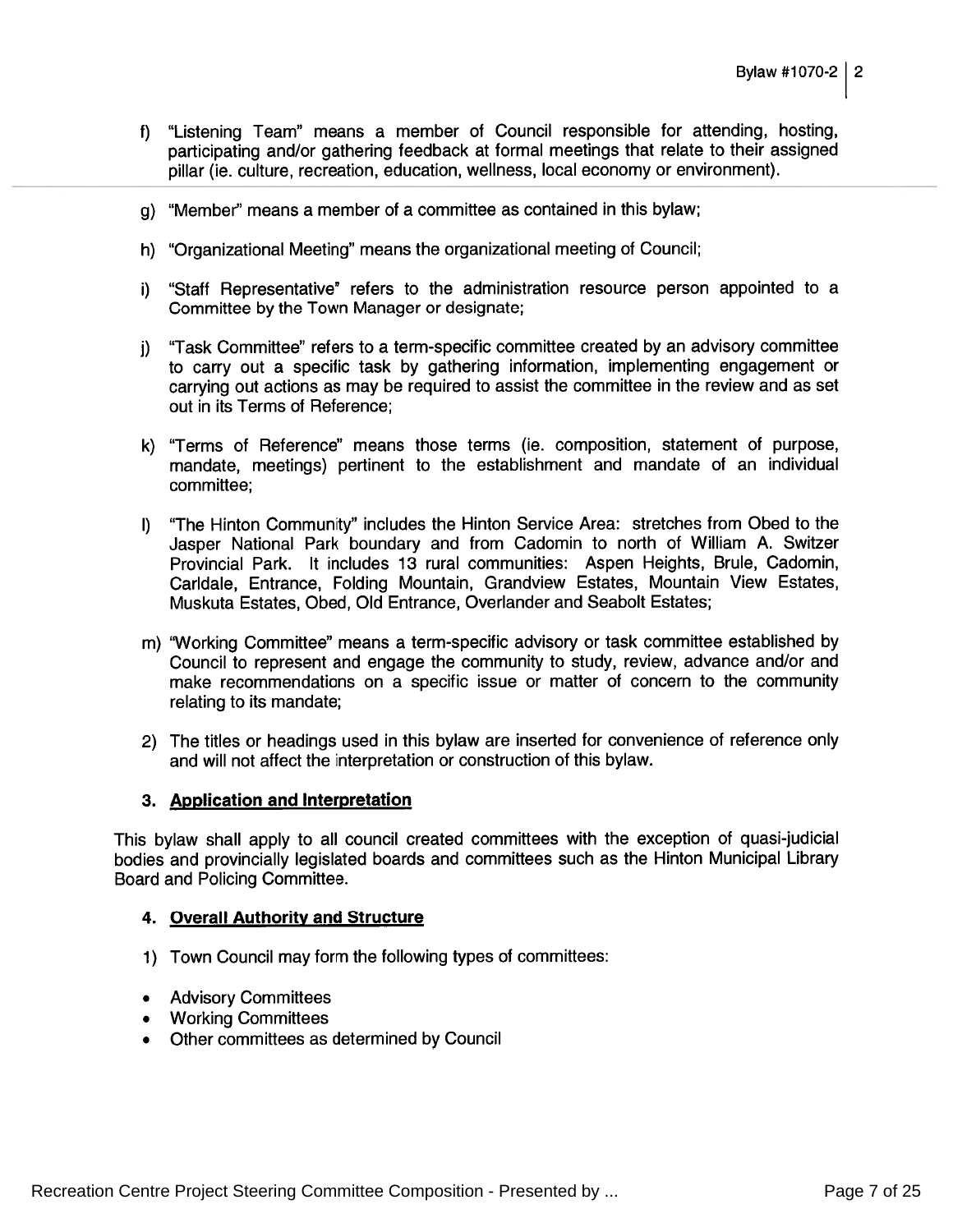#### 5. Establishment, Purpose and Responsibilities of Advisory Committees

- 1) Council does hereby establish the Committees as set out in the Terms of Reference Schedules "A" and "B" attached hereto and forming part of this Bylaw.
- 2) Council may, by resolution, add to and amend the Bylaw schedules.
- 3) Advisory Committee Terms of Reference shall be reviewed every four (4) years to ensure they reflect the current mandate of the Advisory Committee in relation to the responsibility conferred upon the Advisory Committee of Council.
- 4) Each advisory committee shall:
	- a) provide <sup>a</sup> forum for examining timely or emergent issues of the community relevant to its mandate by considering topics from the following sources:
		- i) Receipt of requests or suggestions from Council;
		- ii) Requests or enquiries from the public; or
		- iii) Initiation from within the committee.
	- b) Actively engage with the public, partners and stakeholders, seek information and advice, and communicate the changing needs and pulse of the community to Council on Community Sustainability Plan ("CSP") initiatives, priorities and emergent issues.
	- c) Promote and support council's strategic <sup>p</sup>lan through public engagement and open dialogue among community members, partners and stakeholders (not applicable to Community Engagement & Accountability Committee "CEAC").
- 5) Each advisory committee shall:
	- a) Cultivate and encourage individuals with specific interest and expertise to apply for membership to their committee or their task committee when vacancies occur with a focus on balanced community representation.

#### 6. Establishment, Purpose and Responsibilities of Working Committees

- 1) Council may establish, by resolution, Working Committees and shall provide each with written Terms of Reference.
- 2) Once the desired outcome has been achieved to the satisfaction of Council, the Working Committee is disbanded.

#### 7. Establishment, Purpose and Responsibilities of Task Committees

- 1) Any Advisory Committee may establish, by resolution, Task Committees and shall provide its Terms of Reference.
- 2) Once the desired outcome has been achieved to the satisfaction of the Advisory Committee, the Task Committee is disbanded.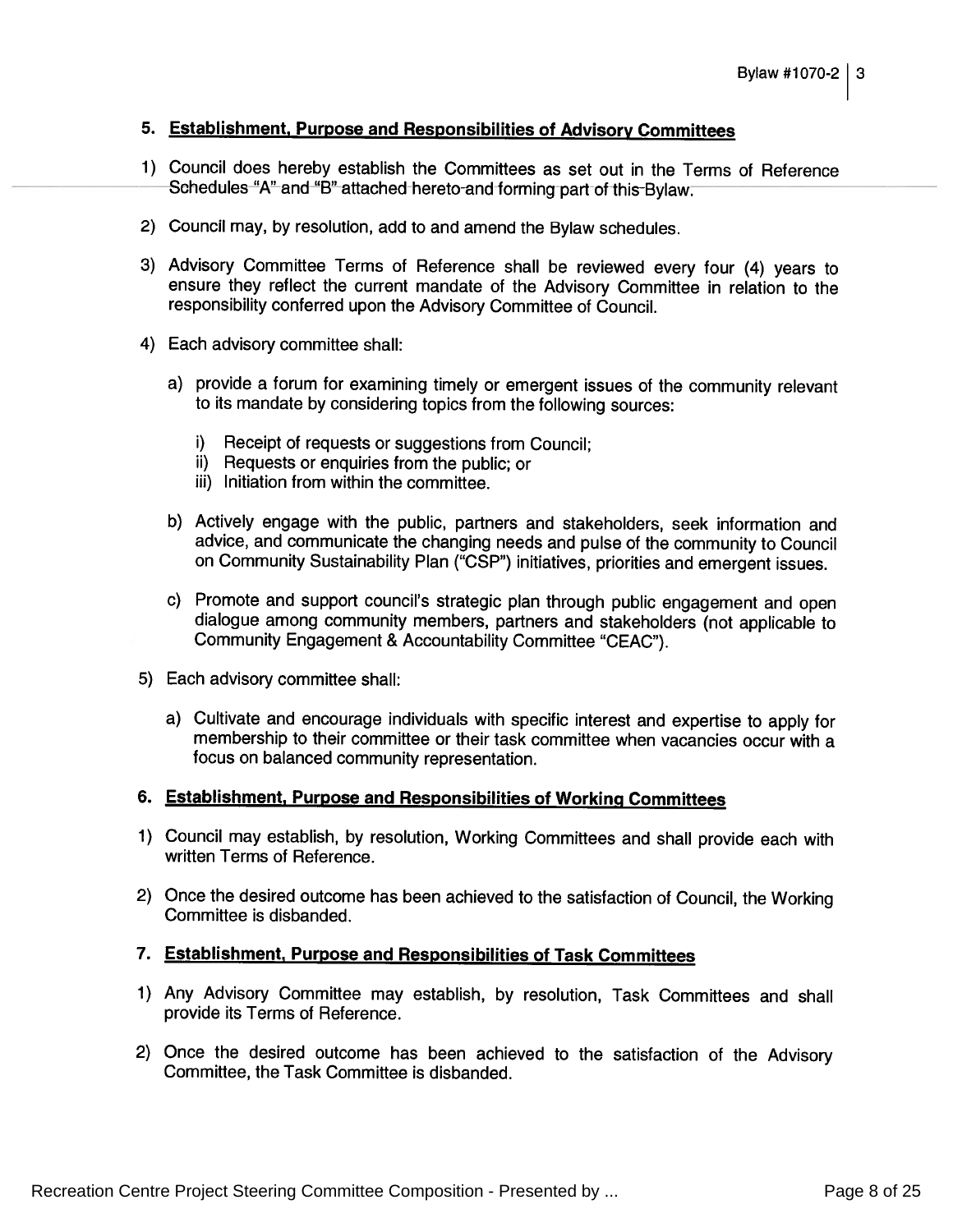#### 8. Core Functions of Committees (Advisory and Working)

- 1) The Committees shall:
	- a) Maintain awareness of the overall community pulse, insight and issues of an emergent nature.
	- b) Review and advise on goals, priorities and directions within the framework of the Community Sustainability Plan and the Municipal Strategic Plan and shall utilize public consultation and engagemen<sup>t</sup> in developing all actions, advice and recommendations provided to Council and shall not be construed as binding upon Council. Notwithstanding, Council may delegate decision making authority to a committee on <sup>a</sup> specific project.
	- c) Perform other duties as directed by Council from time to time.
- 2) Each committee shall be deemed to be <sup>a</sup> Committee of Council and shall be responsible and accountable only to Council. The committee recommends to Council, not to Town Administration.
- 3) Council may require a Committee to present at a hearing, meeting, commission or open house.

#### 9. Limits of Authority of All Committees

- 1) A committee shall not:
	- a) Have the power to decide <sup>a</sup> course of action for the Town;
	- b) Pass bylaws or enter into any agreemen<sup>t</sup> on behalf of the committee or the Town;
	- c) Pledge the credit of the Town or authorize any expenditure to be charged against the Town without prior approval by Council;
	- d) Act administratively excep<sup>t</sup> as delegated by the Town Manager.

#### 10. Composition

- 1) <sup>A</sup> committee shall be compose<sup>d</sup> of the number of members as indicated in the committee's Terms of Reference. In the event <sup>a</sup> representative has not been appointed by an outside body (ie. currently Yellowhead County, Grande Yellowhead Public School Division and/or Evergreen Catholic School Division) by the annual Organizational Meeting of Council, the appointment of these representatives shall be deferred to Hinton Town Council as they deem appropriate.
- 2) Unless otherwise provided for in this bylaw, committee members are appointed by Council resolution.
- 3) All members of the committee shall be resident of the Hinton Community unless otherwise provided in their Terms of Reference.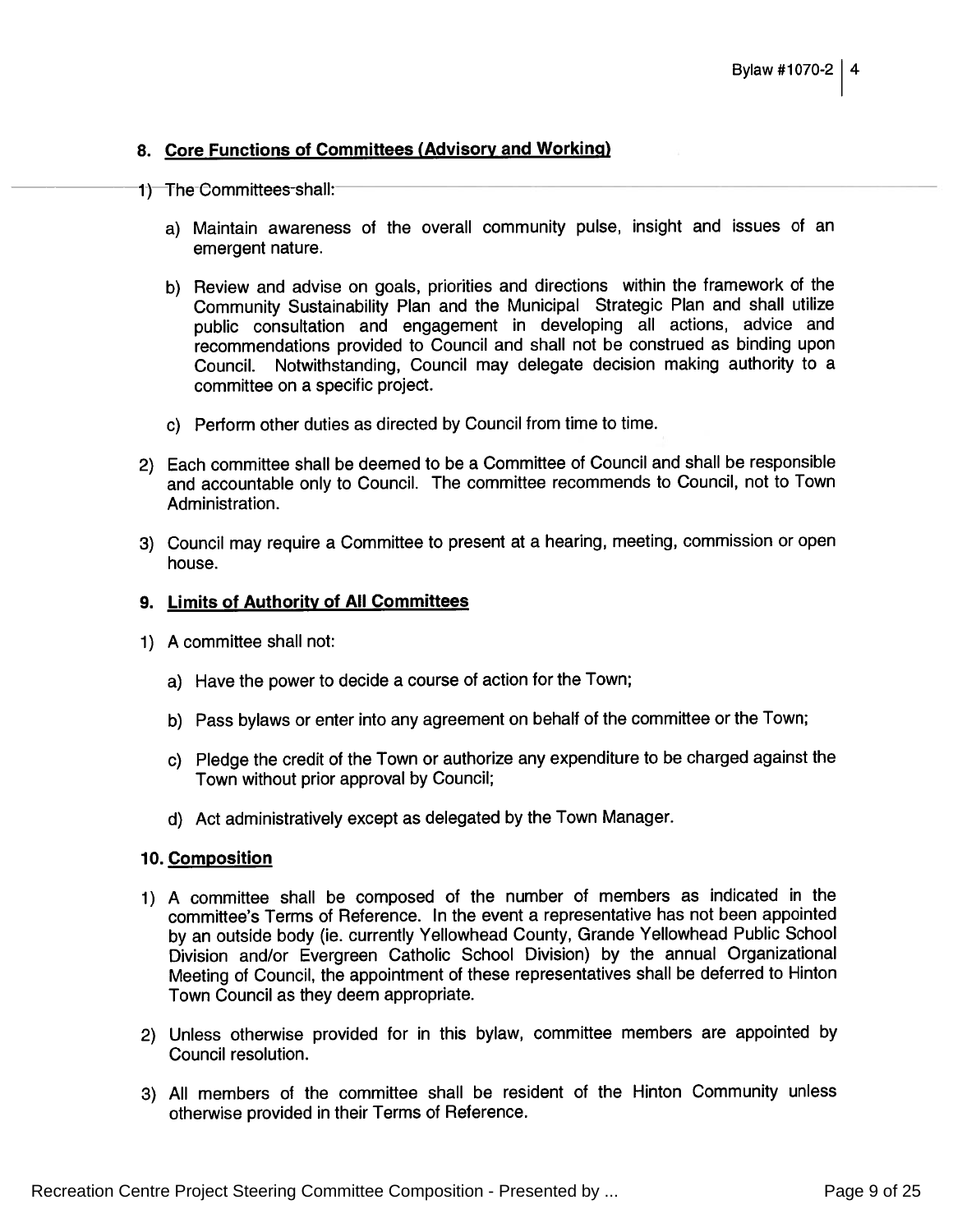- 4) Upon recommendation of the Mayor, Council shall appoint one or more Councillors, in accordance with the Terms of Reference, to <sup>a</sup> Committee at the Organizational Meeting or at <sup>a</sup> meeting following the Organizational Meeting.
- 5) The Mayor is an Ex Officio member of all committees that do not name the position of Mayor in their Terms of Reference.

### 11. Committee Membership Appointments and Terms

- 1) The term of committee members is as follows:
	- a) Councillors are appointed for one (1) year terms on Advisory Committees and for the entire term for Working Committees;
	- b) The term of office for other committee members, not including those members appointed by an outside body (ie GYPSD, Evergreen School Division) shall be for a staggered two (2) year term.
- 2) Committee members may, upon re-application, be re-appointed provided that no committee member may serve more than three (3) consecutive terms (6 years) on a particular committee. Notwithstanding, Council may allow <sup>a</sup> committee member to be re appointed for <sup>a</sup> fourth (4) consecutive term if Council determines that extraordinary conditions warrant such an appointment.
- 3) Where a member ceases to be a member of the Committee before the expiration of his or her term, Council may appoint another eligible person for the unexpired portion of the vacant term.
- 5) Any member of <sup>a</sup> committee who is absent from two (2) consecutive committee meetings shall cease to be a member of the committee unless there is a resolution of the committee accepting <sup>a</sup> valid reason for his or her absence.
- 6) Any member may resign from a committee at any time upon sending their written resignation to Council through the Legislative Services Coordinator and the Staff Representative for the appropriate committee.
- 7) Council may, for any reason it considers sufficient, remove <sup>a</sup> member of <sup>a</sup> committee by resolution.

#### 12. Committee Operations

- 1) Advisory Committees, at its first meeting after Council's annual Organizational Meeting, and for other committees, at their first meeting, shall elect a Chairman and Vice-Chairman from among its members.
- 2) Councillors appointed to <sup>a</sup> Committee by Council shall be responsible to keep Council informed as to Committee activities.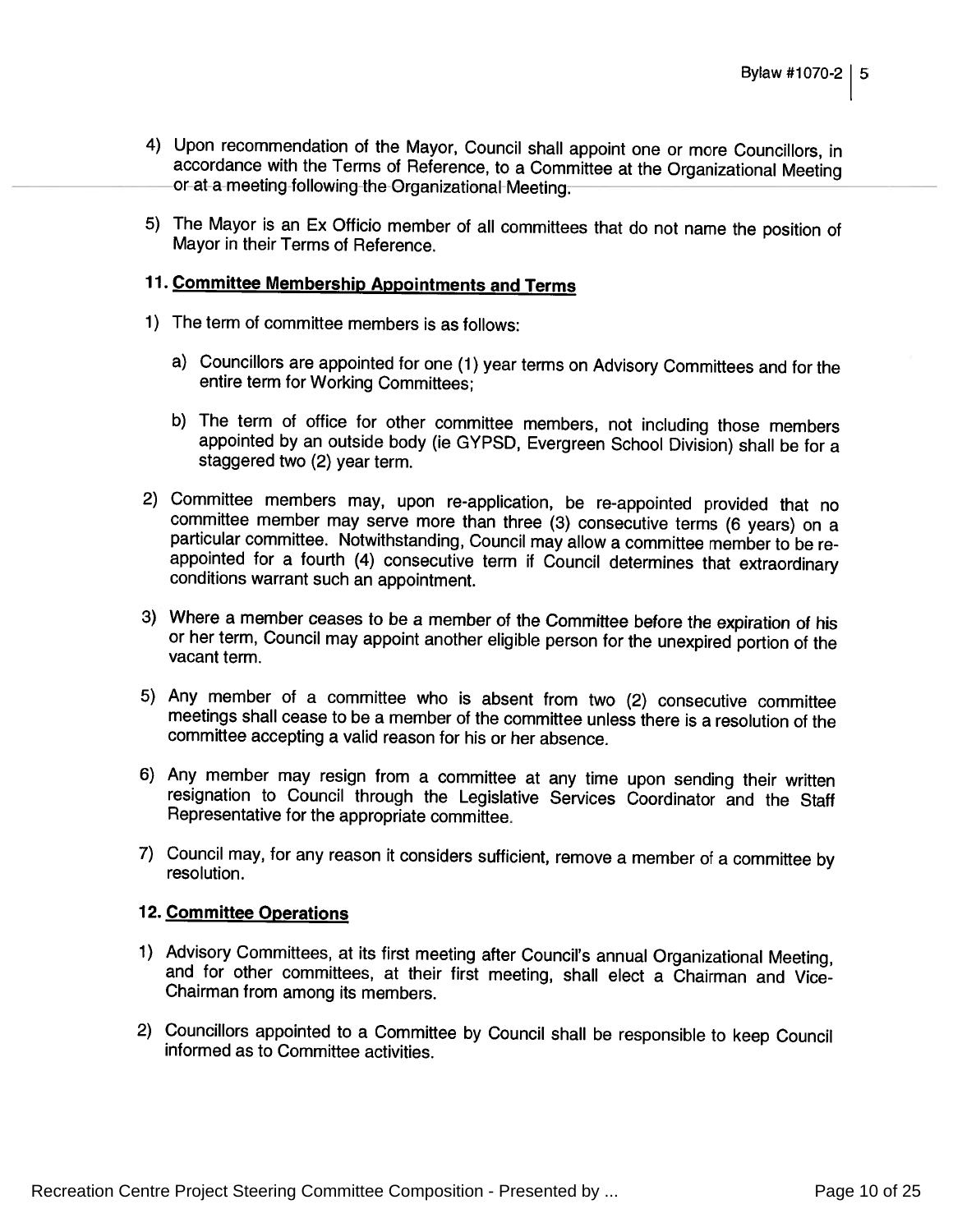- 3) The Chairman shall:
	- a) Preside over all meetings of the committee and decide all points of order that may arise;
	- b) Participate in the initial draft/development/review of the Municipal Strategic Plan.
	- c) Be the spokesperson of the committee and represen<sup>t</sup> the collective action of the committee and participate in meetings with council, as required, to review committee status.
- 4) In the absence of the Chairman, the Vice-Chairman shall preside over meetings and shall exercise all the same powers, duties and responsibilities that the Chairman would be entitled to exercise if present.
- 5) Committee members shall only spea<sup>k</sup> on behalf of the committee when formally <sup>g</sup>iven such authority for <sup>a</sup> specific defined purpose.
- 6) The Town Manager shall designate a Staff Representative and a Secretary to each Advisory, Working Committee or other committee as may be required, both of whom are non-voting.
- 7) The Staff Representative shall:
	- a) Establish the time, date and location of the inaugural meeting;
	- b) Prepare the agenda for meetings in consultation with the Chair, provide advice, research, information and additional suppor<sup>t</sup> staff as required by the committee;
	- c) Arrange and facilitate an orientation program for committee members;
	- d) Recommend learning and/or development opportunities to committee members;
	- e) Any committee, subject to compliance within the Town budget, may approve attendance by committee members at conferences and other events offering developmental opportunities related to the committee;
	- f) Committee members that attend <sup>a</sup> conference or other event offering developmental opportunities shall provide <sup>a</sup> written or verbal report, of insights gained, to their committee;
	- g) Prepare and forward to Council any committee reports and recommendations in a timely fashion, in Council's required format, and the repor<sup>t</sup> shall contain all the information which the committee chair deems necessary;
	- h) Shall ensure committee members perform their duties within Council approve<sup>d</sup> policies and budgets;
	- i) Communicate actions, projects and initiatives to other advisory committees as appropriate.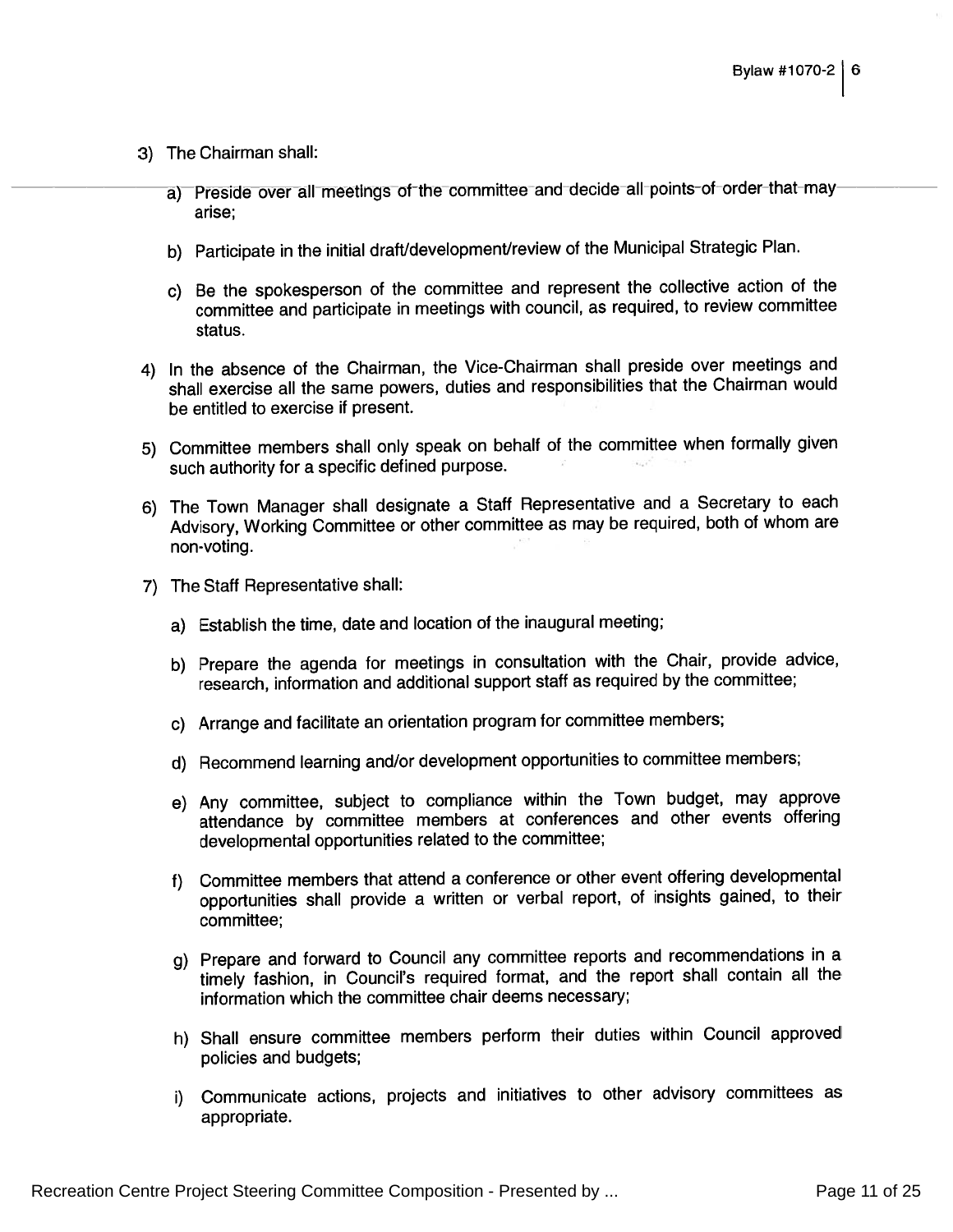- 8) The committee Secretary shall:
	- a) Distribute agendas and meeting notices to committee members;
	- b) Prepare minutes of <sup>a</sup> Committee and provide to Council as information within five (5) business days from the date the Committee meeting was held;
	- c) Ensure all appropriate logistical support is provided including lunch/dinners for members at committee meetings.

#### 13. Meeting Operations

- 1) Meetings will be held at such time and <sup>p</sup>lace as determined by each committee at the first meeting and may be changed by each committee as required.
- 2) Special meetings of committees may be called on <sup>24</sup> hours verbal notice by the chairperson of the committee, or upon <sup>24</sup> hours verbal notice at the request of any three members of the committee.
- 3) Public notice of <sup>a</sup> committee meeting will be <sup>g</sup>iven in the manner approved by Council and in compliance with section <sup>195</sup> of the Municipal Government Act.
- 4) Committee meetings, information and process shall be transparent and open to the public except where the Committee deals with information protected from disclosure under the provisions of the Freedom of Information and
- 5) All committee members shall comply with the provisions of Part 5, Division 6, Pecuniary Interest, within the Municipal Government Act.
- 6) The precedence of the rules governing the procedures of committees established under this Bylaw is:
	- (a) Municipal Government Act;
	- (b) other provincial legislation;
	- (c) this bylaw;
	- (d) other Council Bylaws (le. Council Procedure Bylaw #1060); and (e) Robert's Rules of Order.
	-

#### 14. Quorum and Voting

- 1) The majority of the appointed members of the committee constitute a quorum. If the The majority of the appointed members of the committee constitute a quorum. If the<br>committee membership is less than majority due to a vacancy, quorum shall be the committee membership is less than majority due to a vacancy, quorum shall be the<br>majority of the number of positions filled.
- 2) All members, including the chairperson, must participate in discussion and vote on all matters before the committee unless <sup>a</sup> pecuniary interest is declared.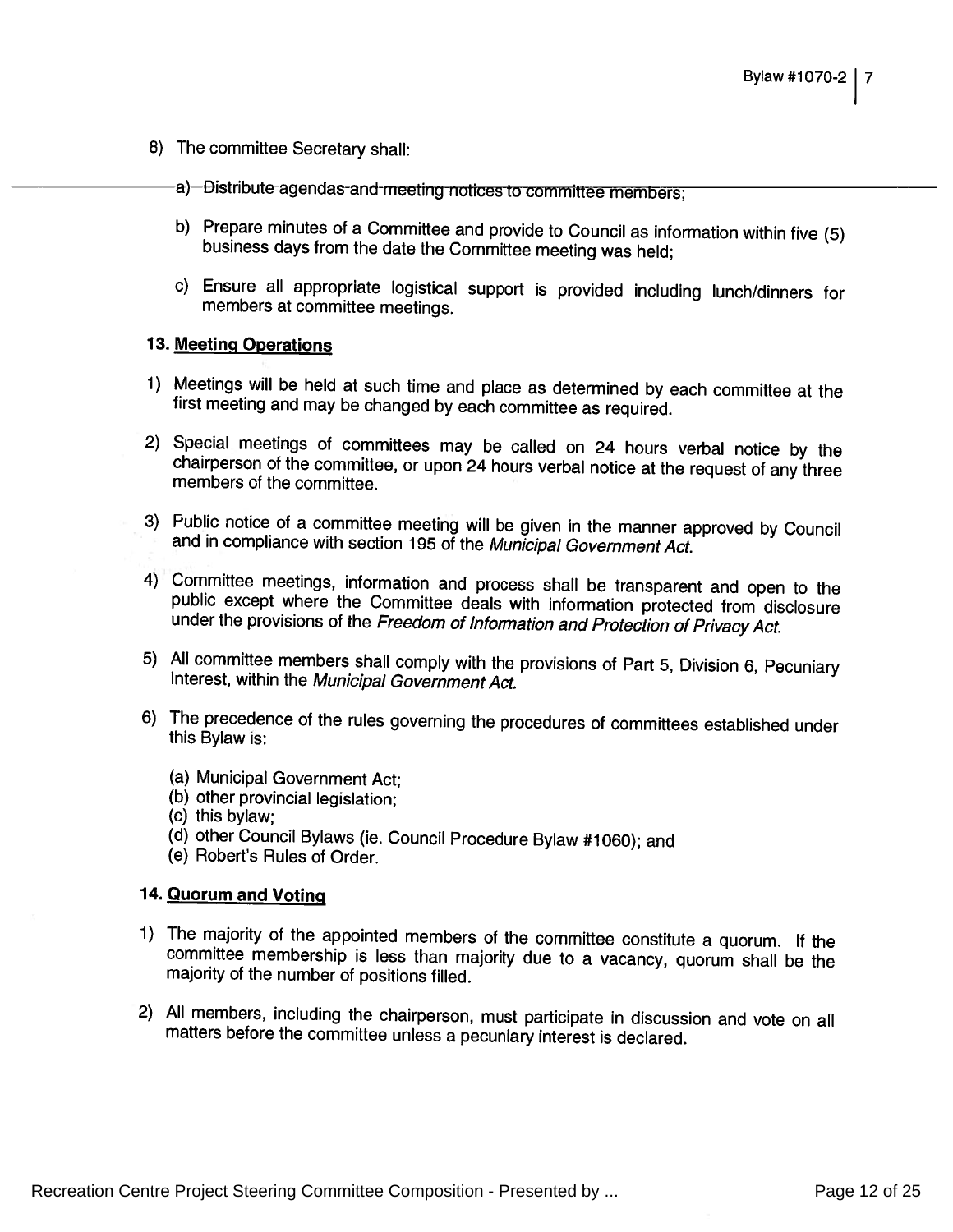3) The majority vote of members constitutes the decision of <sup>a</sup> committee.

### 15. Effective Date

This bylaw shall take effect upon final reading.

READ A FIRST TIME THIS 15<sup>th</sup> DAY OF OCTOBER, 2013.

READ A SECOND TIME THIS 15<sup>th</sup> DAY OF OCTOBER, 2013

READ A THIRD TIME THIS 15<sup>th</sup> DAY OF OCTOBER,

**MAYOR** 

CORPORATE SERVICES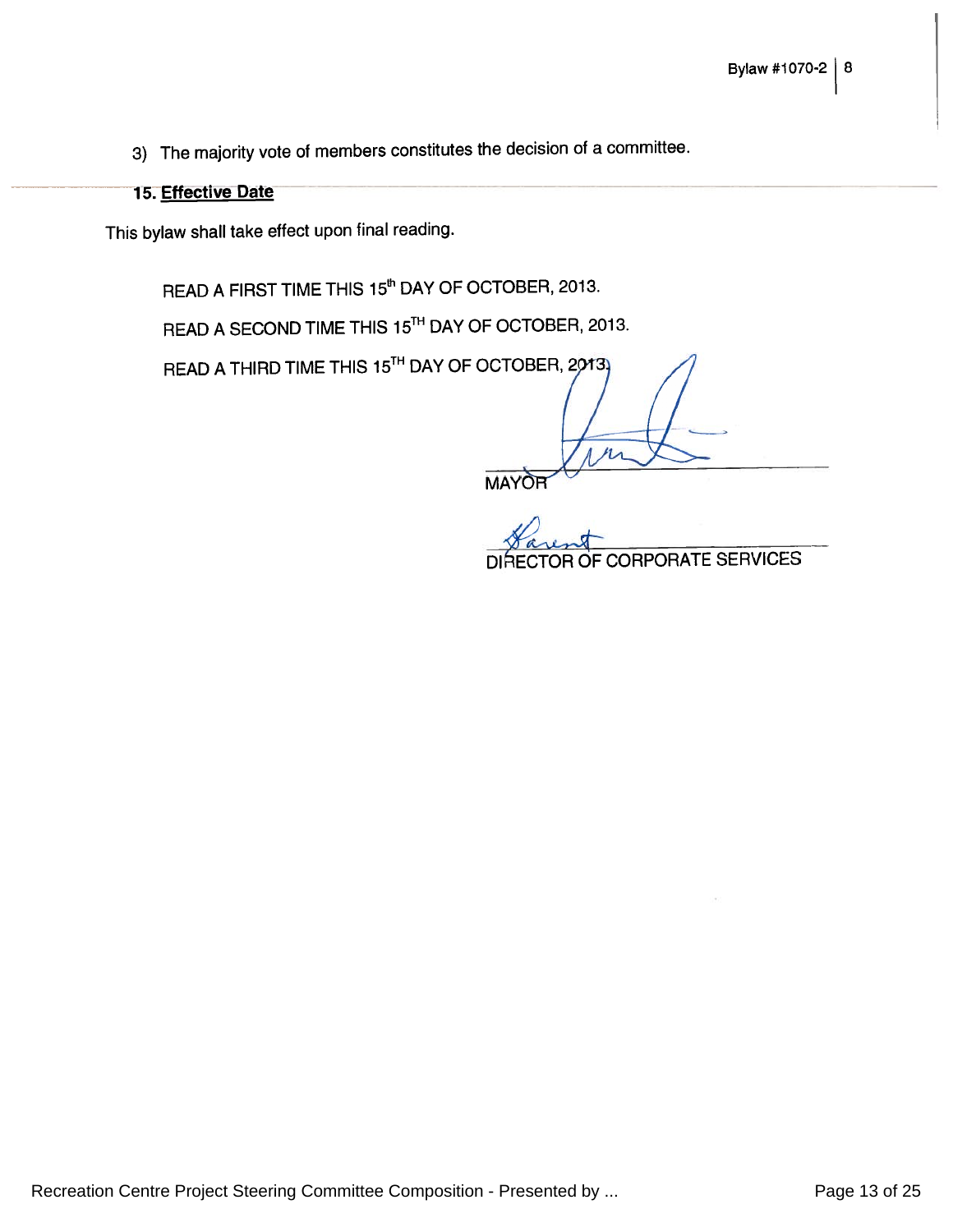#### BYLAW #1070-2 SCHEDULE "A"

#### COMMUNITY ENGAGEMENT & ACCOUNTABILITY COMMITTEE ("CEAC") TERMS OF REFERENCE

#### **COMPOSITION**

- Two (2) Town Council members and one (1) Alternate
- One representative of Ward #8 appointed by Yellowhead County
- One (1) representative appointed by Grande Yellowhead Public School Division
- One (1) representative appointed by Evergreen Catholic School Division
- One (1) community resident Culture
- One (1) community resident Recreation
- One (1) community resident Wellness
- Two (2) community residents Local Economy
- Two (2) community residents Natural & Built Environments
- Three (3) citizens at large

#### STATEMENT OF PURPOSE

This Advisory Committee, as individuals and collectively, will:

- Gather public input and share information to effectively advance the CSP and Governance;
- Ascertain and represen<sup>t</sup> the overall collective interests of the Hinton Community.

#### MANDATE

Community Sustainability Plan

- Monitor implementation of the Community Sustainability Plan and ensure initiatives are followed in accordance with the governance principles including:
- Establish priorities for implementation
- Guide and monitor progress
- Publish progress updates and outcome reports that are evaluated against a measurement framework
- Review the Community Sustainability Plan every five (5) years

**Governance** 

- Review remuneration policy and rates and recommend appropriate honorariums, meeting fees, expenses and benefits for the Mayor and Councillors
- Review and recommend on interlaces with other levels of governmen<sup>t</sup> to optimize community governance and service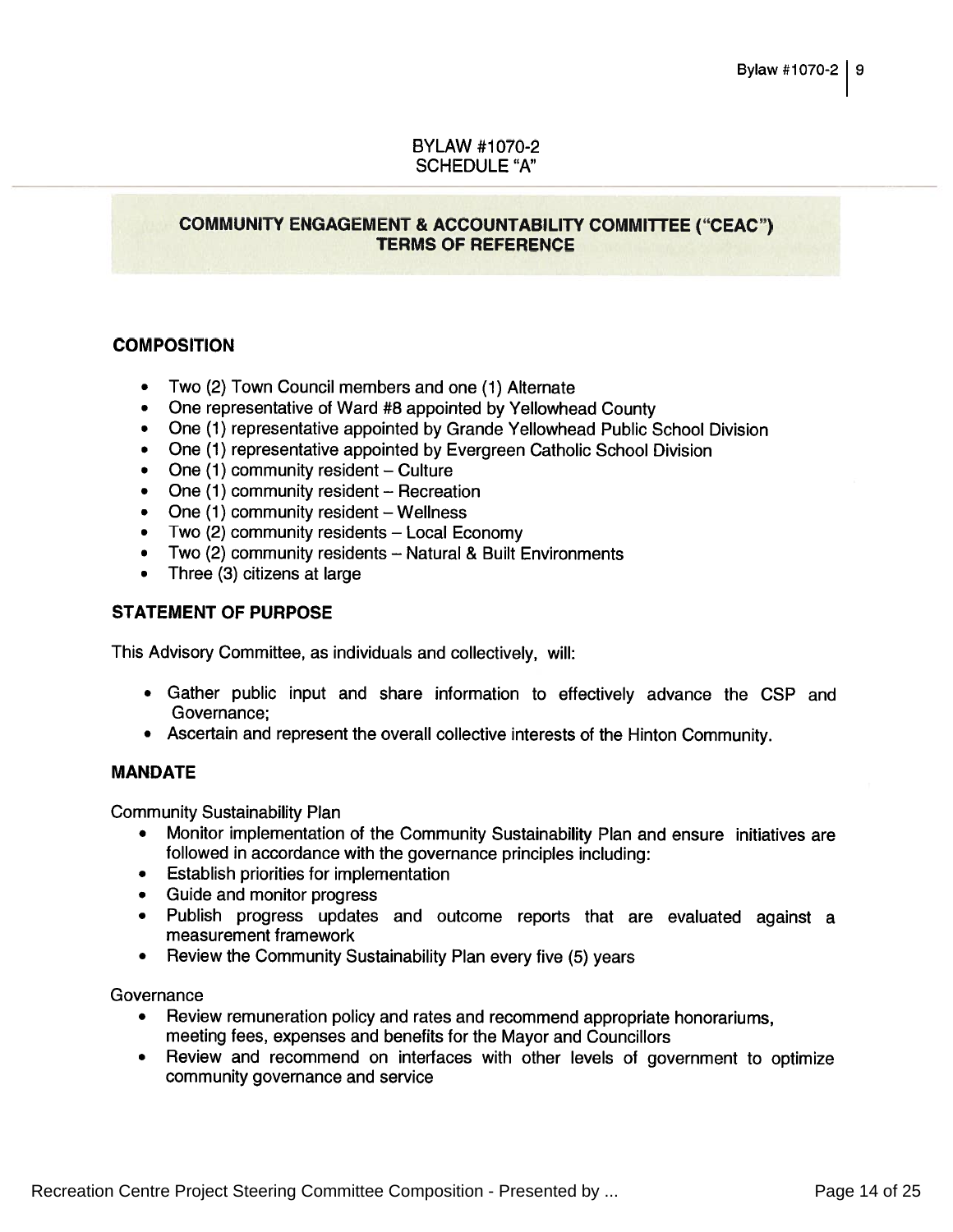$\bullet$  Review, monitor and recommend opportunities for good governance to local authorities, partners and stakeholders

#### **MEETINGS**

The Community Engagement & Accountability Committee shall hold <sup>a</sup> minimum of four (4) meetings per year or as determined by the CEAC.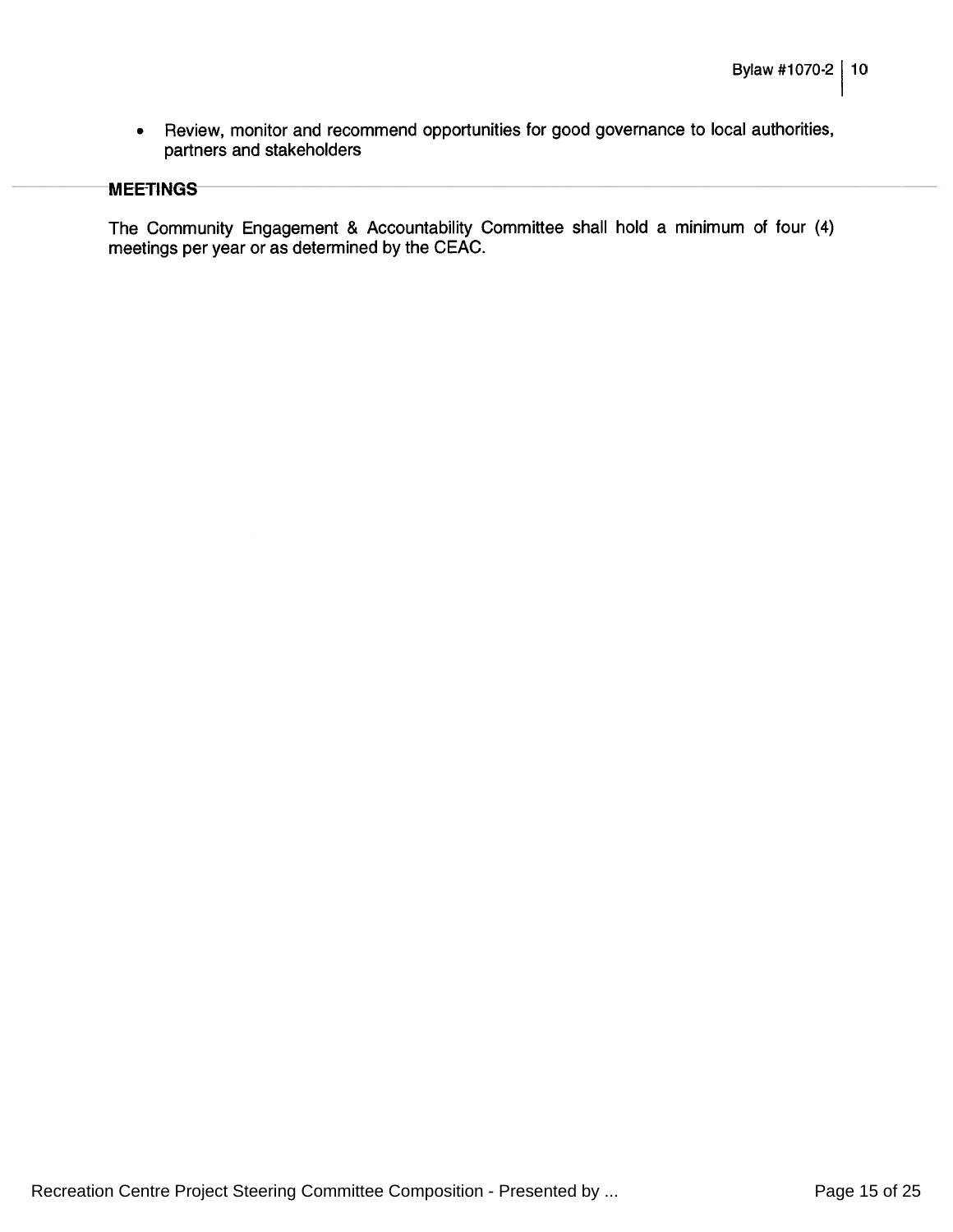#### BYLAW #1070 SCHEDULE "B"

#### NOMINATIONS REVIEW COMMITTEE TERMS OF REFERENCE

#### **COMPOSITION**

- •Mayor
- Two (2) Town Councillors and one (1) Alternate

#### STATEMENT OF PURPOSE

To fulfill the Town of Hinton's objective that it is desirable to have members of the public that represent the voice and will of the community appointed to Town committees and to recognize<br>that the public plays a fundamental role in the decision making process to ensure the goals and that the public plays a fundamental role in the decision making process to ensure the goals and<br>visions of the community are achieved for a sustainable future. visions of the community are achieved for a sustainable future.

#### MANDATE

- Review applications and make selections of community residents/citizens-at-large to Advisory/Working Committees;
- Make recommendations to Council regarding community residents/citizens-at-large so as to facilitate Council making those appointments to advisory/working committees at the annual organizational meeting of council or as may be necessary.

#### MEETINGS

The committee shall hold the number of meetings necessary in order to fulfill their mandate and facilitate the Council appointment of community residents/citizens-at-large to Advisory/Working Committees.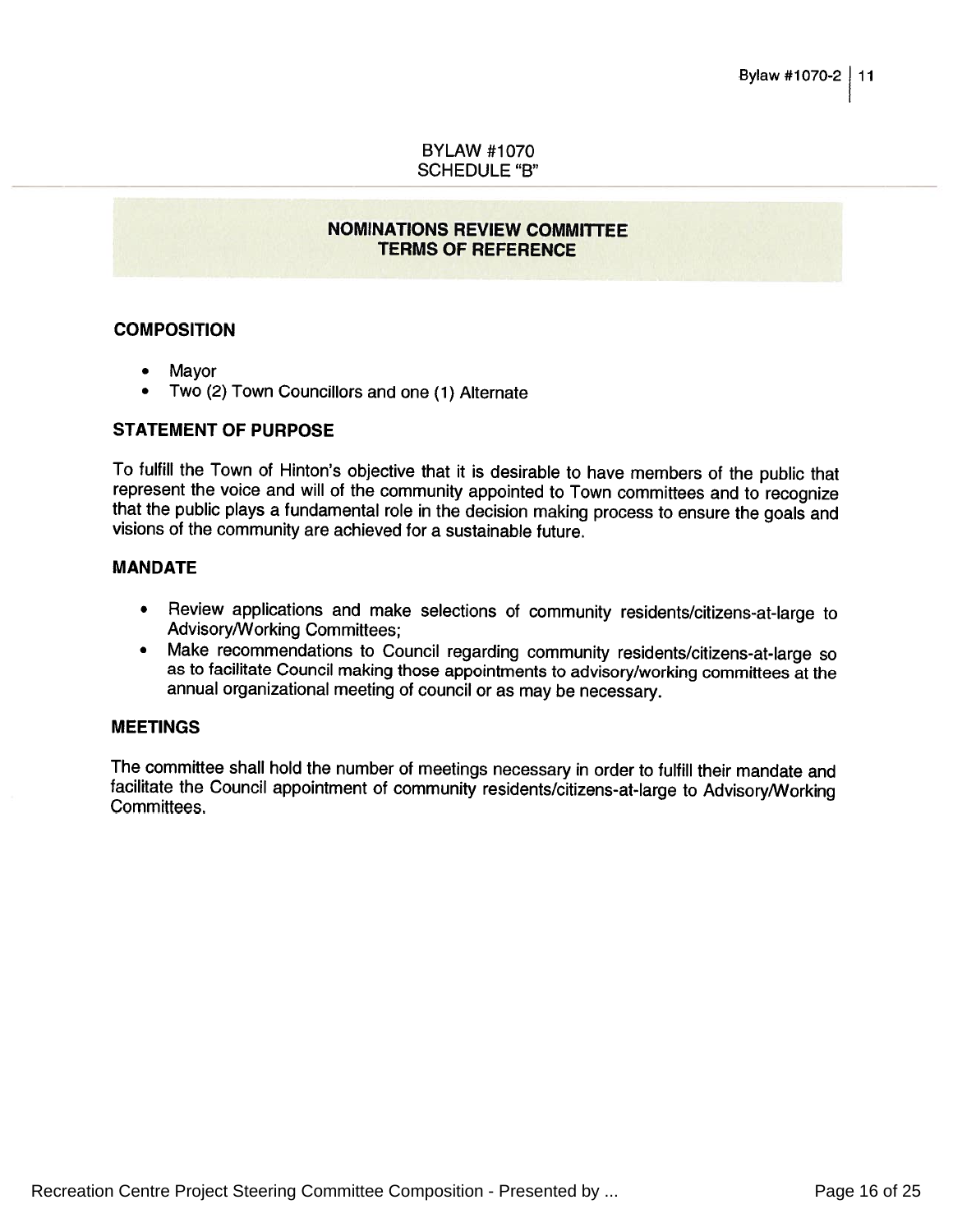## **COUNCIL ACTION PENDING<br>For of July 6, 2018<br><u>(Sorted by Due Date)</u> Item**

|                                         | <b>COUNCIL ACTION PENDING</b> |                                                                                                                                                                                                                                                                                                                                                                                                                                                                                                                                                                        |                             |                           |                  |                                                                                                                                                                                                                                                                                                                                                                                                                                                                                 |  |  |  |  |
|-----------------------------------------|-------------------------------|------------------------------------------------------------------------------------------------------------------------------------------------------------------------------------------------------------------------------------------------------------------------------------------------------------------------------------------------------------------------------------------------------------------------------------------------------------------------------------------------------------------------------------------------------------------------|-----------------------------|---------------------------|------------------|---------------------------------------------------------------------------------------------------------------------------------------------------------------------------------------------------------------------------------------------------------------------------------------------------------------------------------------------------------------------------------------------------------------------------------------------------------------------------------|--|--|--|--|
|                                         | \$s of July 6, 2018           |                                                                                                                                                                                                                                                                                                                                                                                                                                                                                                                                                                        |                             |                           |                  |                                                                                                                                                                                                                                                                                                                                                                                                                                                                                 |  |  |  |  |
|                                         | Sorted by Due Date)           |                                                                                                                                                                                                                                                                                                                                                                                                                                                                                                                                                                        |                             |                           |                  |                                                                                                                                                                                                                                                                                                                                                                                                                                                                                 |  |  |  |  |
| <b>M</b> eeting<br>$\bar{\equiv}$ :Date | Item<br><b>Number</b>         | <b>Action Required</b>                                                                                                                                                                                                                                                                                                                                                                                                                                                                                                                                                 | <b>Staff</b><br>Responsible | <b>Due</b><br><b>Date</b> | <b>Status</b>    | <b>Additional Comments</b>                                                                                                                                                                                                                                                                                                                                                                                                                                                      |  |  |  |  |
| 鸥 May<br>hayve Officer (                | MD -<br>1404                  | The Mobile Home Sites Tenancy Act be added<br>to a Standing Committee meeting.                                                                                                                                                                                                                                                                                                                                                                                                                                                                                         | Denise<br>Thompson          | 31<br>May<br>2018         | lln.<br>Progress | Delayed until Mayor can schedule a meeting with the<br>Minister. Mar. 23/18 Next steps to review with Council<br>to provide background information and current status.<br>May 18/18: The Mobile Home Sites Tenancy was sent<br>to Council. Please refer to MD-1562 for further updates<br>to this item.                                                                                                                                                                         |  |  |  |  |
| Report a) Counci                        | MD -<br>1405                  | Bring Options #3 and #4 of the Commercial<br>Waste Collection with Option #5 added which<br>would be to exit the commercial garbage<br>business and provide a full cost recovery<br>model to the September 12/17 Standing<br>Committee meeting.                                                                                                                                                                                                                                                                                                                        | Dale<br>Woloszyn            | 28<br>$ $ Sep<br>2018     | ∥n<br>Progress   | Costing is being fine-tuned. Consultation with<br>businesses will be scheduled. Direction Report is<br>rescheduled from Sept 12 Standing to Sept 26 Regular<br>to accommodate consultation availability. UPDATE:<br>postponed until new Council with the approval of Mayor<br>Mackin. -------------- UPDATE Jan. 26/18: Report<br>delayed until the Landfill Authority approves its<br>mandate on how it wants to move forward in waste<br>reduction and separating (organics). |  |  |  |  |
| ii 146為pp<br>「Marty<br>Tending」         | MD -<br>1420                  | That the stop sign program remain suspended Denise<br>and the initiation of the red light program<br>remain on hold until Council can discuss the<br>programs with the ATE Oversight Committee<br>in November.                                                                                                                                                                                                                                                                                                                                                         | Thompson                    | 31<br>May<br>2018         | ∥n<br>Progress   | ATE Policy PS-2600 approved April 17, 2018. Due date<br>moved from March 30/18. Stop sign and red light<br>program remains suspended until presentation of data<br>to Council from RCMP, Bylaw and ATE. This is<br>expected to be compiled by mid may with presentation<br>on June 19.                                                                                                                                                                                          |  |  |  |  |
| ரே Apr<br>2018                          | MD -<br>1523                  | Direct Administration to proceed with Location Wendy<br>3 and the recommended next steps 1 to 4 as<br>identified in the Water Treatment Plant<br>Feasibility Study ("Study") prepared by ISL<br>Engineering and Land Services dated March,<br>2018.<br>That the Request for Decision titled, "Town of<br>Hinton - Water Treatment Plant Future Water<br>Treatment Plant Feasibility Study" and<br>attachments, remain private pursuant to<br>Sections 16, 21, 23, 24 and 25 of the Freedom<br>of Information and Protection of Privacy Act,<br>RSA 2000, Chapter F-25. | Jones                       | 30<br>Sep<br>2018         | ∥n<br>Progress   |                                                                                                                                                                                                                                                                                                                                                                                                                                                                                 |  |  |  |  |
| ᠊ᠣ                                      |                               |                                                                                                                                                                                                                                                                                                                                                                                                                                                                                                                                                                        |                             |                           |                  |                                                                                                                                                                                                                                                                                                                                                                                                                                                                                 |  |  |  |  |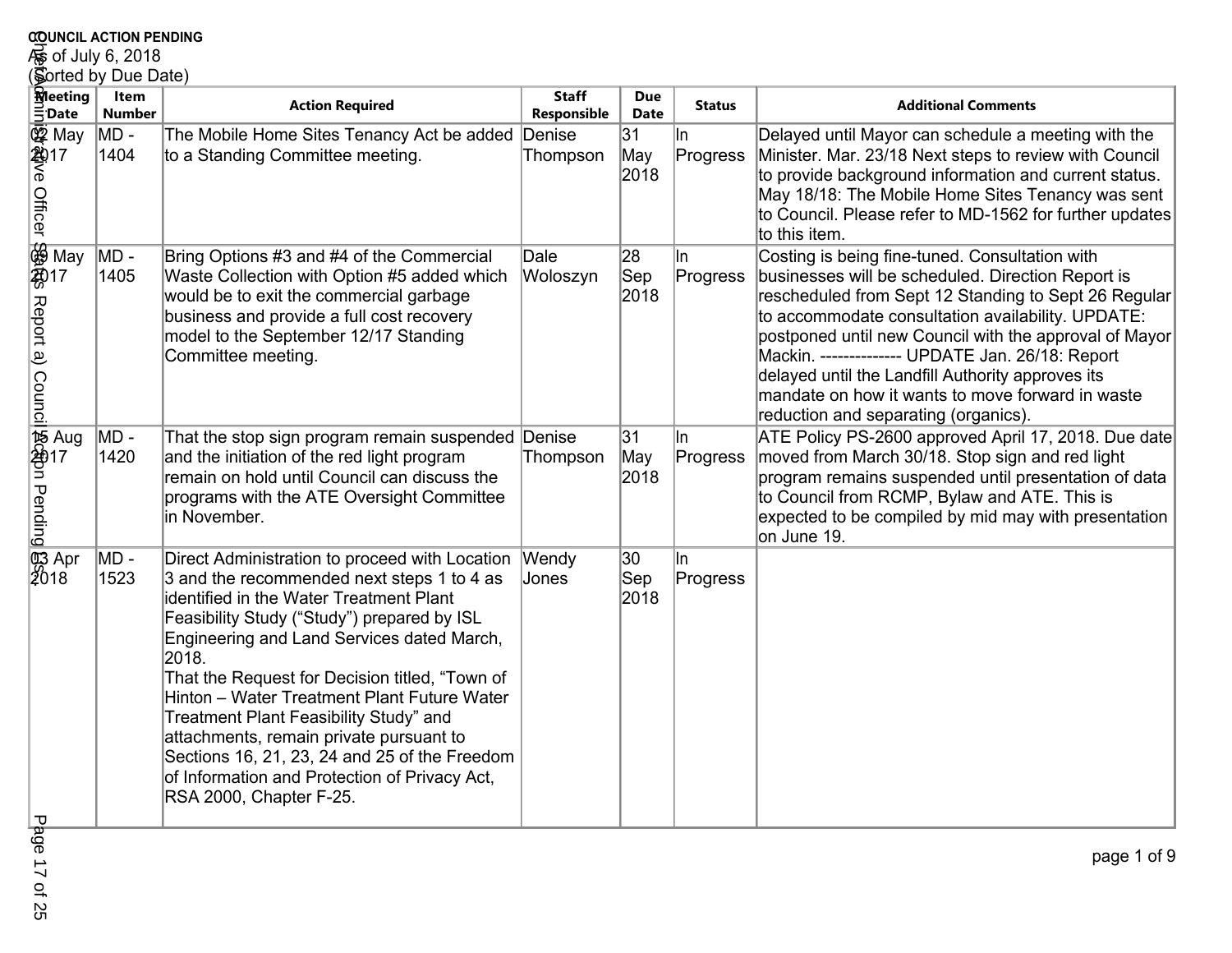|                                                                                                                                         | <b>COUNCIL ACTION PENDING</b> |                                                                                                                                                                                                                                                                                                                                                                                                                                                               |                             |                                |                  |                                                                                                                                                                                                                                                                                                                                                |  |  |  |  |
|-----------------------------------------------------------------------------------------------------------------------------------------|-------------------------------|---------------------------------------------------------------------------------------------------------------------------------------------------------------------------------------------------------------------------------------------------------------------------------------------------------------------------------------------------------------------------------------------------------------------------------------------------------------|-----------------------------|--------------------------------|------------------|------------------------------------------------------------------------------------------------------------------------------------------------------------------------------------------------------------------------------------------------------------------------------------------------------------------------------------------------|--|--|--|--|
|                                                                                                                                         | es of July 6, 2018            |                                                                                                                                                                                                                                                                                                                                                                                                                                                               |                             |                                |                  |                                                                                                                                                                                                                                                                                                                                                |  |  |  |  |
|                                                                                                                                         | Sorted by Due Date)           |                                                                                                                                                                                                                                                                                                                                                                                                                                                               |                             |                                |                  |                                                                                                                                                                                                                                                                                                                                                |  |  |  |  |
| <b>Meeting</b><br>$\bar{5}$ Date                                                                                                        | <b>Item</b><br><b>Number</b>  | <b>Action Required</b>                                                                                                                                                                                                                                                                                                                                                                                                                                        | <b>Staff</b><br>Responsible | <b>Due</b><br><b>Date</b>      | <b>Status</b>    | <b>Additional Comments</b>                                                                                                                                                                                                                                                                                                                     |  |  |  |  |
| 尊 Apr<br> 登18<br>  <sup>6</sup>                                                                                                         | MD -<br>1532                  | Brief Council on our contractual obligations<br>and opportunities with Global Traffic Group.                                                                                                                                                                                                                                                                                                                                                                  | Denise<br>Thompson          | 30<br>$ $ Sep<br>2018          | lln<br>Progress  | Contract sent to Councillors for review May 11th.<br>Contract ends December 31/19.                                                                                                                                                                                                                                                             |  |  |  |  |
| )<br><br>gight crapp<br>$\frac{1}{2}$<br>$\frac{1}{2}$<br>$\frac{1}{2}$<br>$\frac{1}{2}$<br>$\frac{1}{2}$<br>$\frac{1}{2}$<br>Report a) | MD -<br>1535                  | Action 1 of 3: Administration to advance the<br>proposed Hinton Recreation Centre Iteration 3<br>with a cost estimate of \$28,500,000 to<br>\$35,000,000 by:<br>1. Advance the Hinton Recreation Centre<br>Implementation Plan ("Implementation Plan")<br>dated March 2018 prepared by GEC to guide<br>the process in achieving detailed schematic<br>design drawings and specifications describing<br>all material components and systems in the<br>project. | Laura<br>Howarth            | 30<br>$ \mathsf{Sep} $<br>2019 | lln.<br>Progress | Step #1 of the Implementation Plan (Confirm Steering<br>Committee) is anticipated to be complete by August<br>28, 2018, pending the adoption of the Terms of<br>Reference on July 17, 2018 and the appointment of<br>two citizens on August 28, 2018. Steps #2-11 will<br>commence in October 2018 as directed by Council on<br>June 19, 2018. |  |  |  |  |
| Dawncil Actorating Lis<br>Council Actorating Lis                                                                                        | MD -<br>1536                  | Action 2 of 3: Administration to advance the<br>proposed Hinton Recreation Centre Iteration 3<br>with a cost estimate of \$28,500,000 to \$35,000,000<br>∥by:<br>2. Develop the membership model and terms of<br>reference to establish a Steering Committee to lead<br>Implementation Plan Tasks 1 to 11.<br>lthe                                                                                                                                            | Laura<br>Howarth            | 31 Jul In<br>2018              | Progress         | Direction / clarification was sought from Standing<br>Committee on May 22, 2018. A Direction Report<br>reflecting that direction was presented to Regular<br>Council on June 19, 2018. Refer to MD-1583 for further<br>laction and timelines.                                                                                                  |  |  |  |  |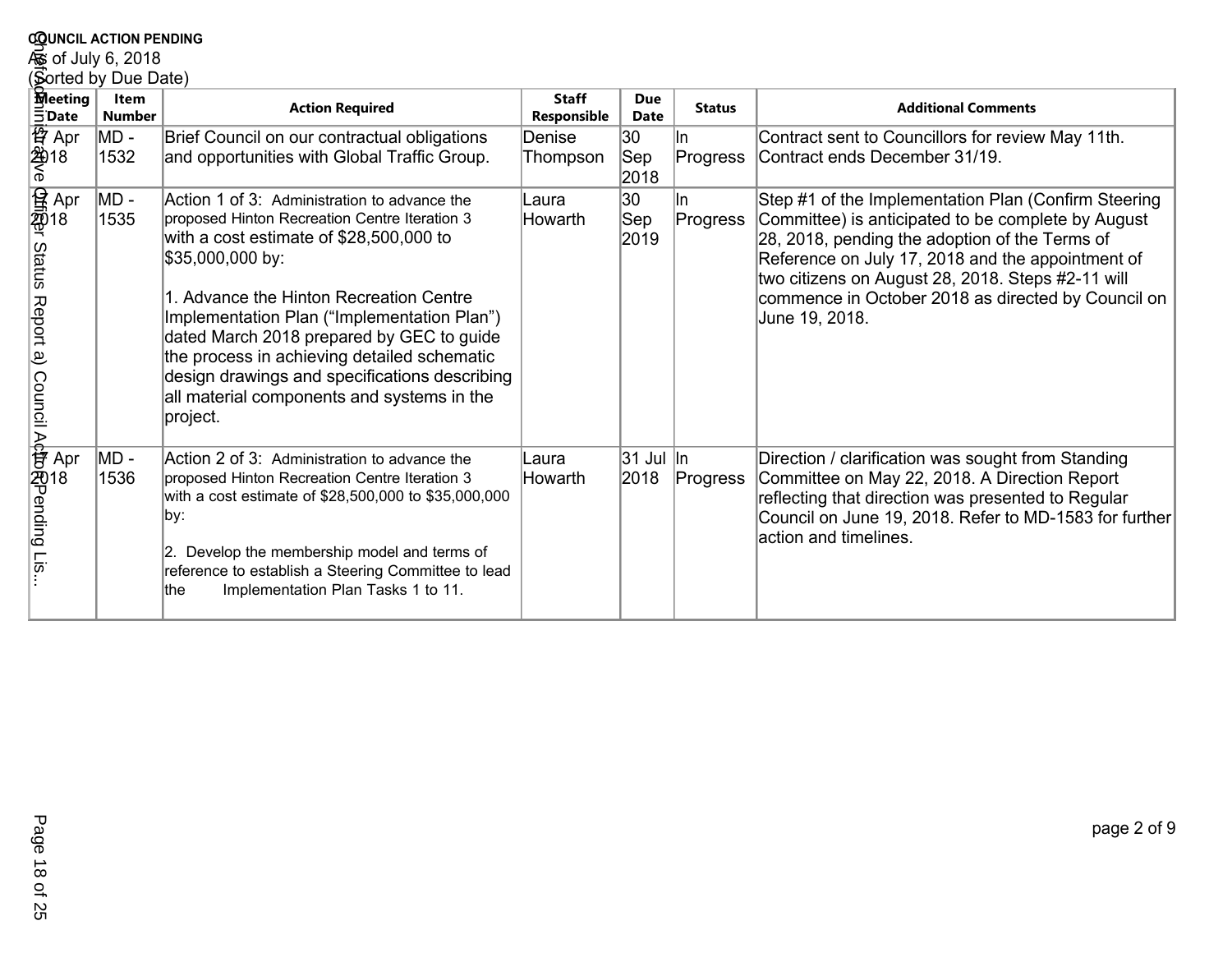| <b>COUNCIL ACTION PENDING</b>                     |                              |                                                                                                                                                                                                                                                                                                                                                                                                                                                    |                             |                                |                  |                                                                                                                                                                                                                                                                                                                                                                                                                                                                                  |  |  |  |
|---------------------------------------------------|------------------------------|----------------------------------------------------------------------------------------------------------------------------------------------------------------------------------------------------------------------------------------------------------------------------------------------------------------------------------------------------------------------------------------------------------------------------------------------------|-----------------------------|--------------------------------|------------------|----------------------------------------------------------------------------------------------------------------------------------------------------------------------------------------------------------------------------------------------------------------------------------------------------------------------------------------------------------------------------------------------------------------------------------------------------------------------------------|--|--|--|
| கு of July 6, 2018                                |                              |                                                                                                                                                                                                                                                                                                                                                                                                                                                    |                             |                                |                  |                                                                                                                                                                                                                                                                                                                                                                                                                                                                                  |  |  |  |
| Sorted by Due Date)                               |                              |                                                                                                                                                                                                                                                                                                                                                                                                                                                    |                             |                                |                  |                                                                                                                                                                                                                                                                                                                                                                                                                                                                                  |  |  |  |
| <b>Meeting</b><br>$\bar{5}$ Date                  | <b>Item</b><br><b>Number</b> | <b>Action Required</b>                                                                                                                                                                                                                                                                                                                                                                                                                             | <b>Staff</b><br>Responsible | <b>Due</b><br>Date             | <b>Status</b>    | <b>Additional Comments</b>                                                                                                                                                                                                                                                                                                                                                                                                                                                       |  |  |  |
| 容 Apr<br>2418<br>e<br>Officer Status<br>Report a) | MD -<br>1537                 | Action Item 3 of 3: Administration to advance the<br>proposed Hinton Recreation Centre Iteration 3<br>with a cost estimate of \$28,500,000 to<br>\$35,000,000 by:<br>3. Approves a not-to-exceed \$200,000 capital<br>budget expense to facilitate the Steering<br>Committee and Administration to utilize GEC<br>Consulting services or other consulting<br>services as needed to support delivering final<br>recommendations to Council in 2019. | Laura<br>Howarth            | 30<br>$ \mathsf{Sep} $<br>2019 | lln.<br>Progress | Proposal from GEC Consulting is approved and<br>services will be utilized as determined by the Steering<br>Committee and Administration to complete the<br>Implementation Plan #1-11.                                                                                                                                                                                                                                                                                            |  |  |  |
| け Apr<br>amoli Action Terricion<br>Pending        | MD -<br>1539                 | Bring back the Hinton Centre policy #100 to a<br>Standing Committee meeting to discuss<br>possibly expanding the program.                                                                                                                                                                                                                                                                                                                          | Carla Fox                   | 2018                           | 30 Jun Pending   | June 19, 2018 Update: W. Jones gave direction that a<br>policy is being developed for open spaces to be<br>addressed through the Parks, Open Spaces and Trail<br>Master Plan to be brought back to a future date s per<br>discussions with Councillor Ostashek. Policy #100<br>needs to be reviewed in conjunction with Bylaw #1104,<br>Planning and Development Fees and Charges, and<br>Policy #082, Recreation and Parks User fees as well<br>as any other related documents. |  |  |  |
| <b>QB</b> May<br>$\sqrt[3]{2018}$                 | MD -<br>1551                 | Develop a terms of refernce for a CSP Update Denise<br>Task Force to be presented at the 2018<br>Organizational meeting with potential<br>implementation in 2019.                                                                                                                                                                                                                                                                                  | Thompson                    | 27 Jul<br>2018                 | Pending          |                                                                                                                                                                                                                                                                                                                                                                                                                                                                                  |  |  |  |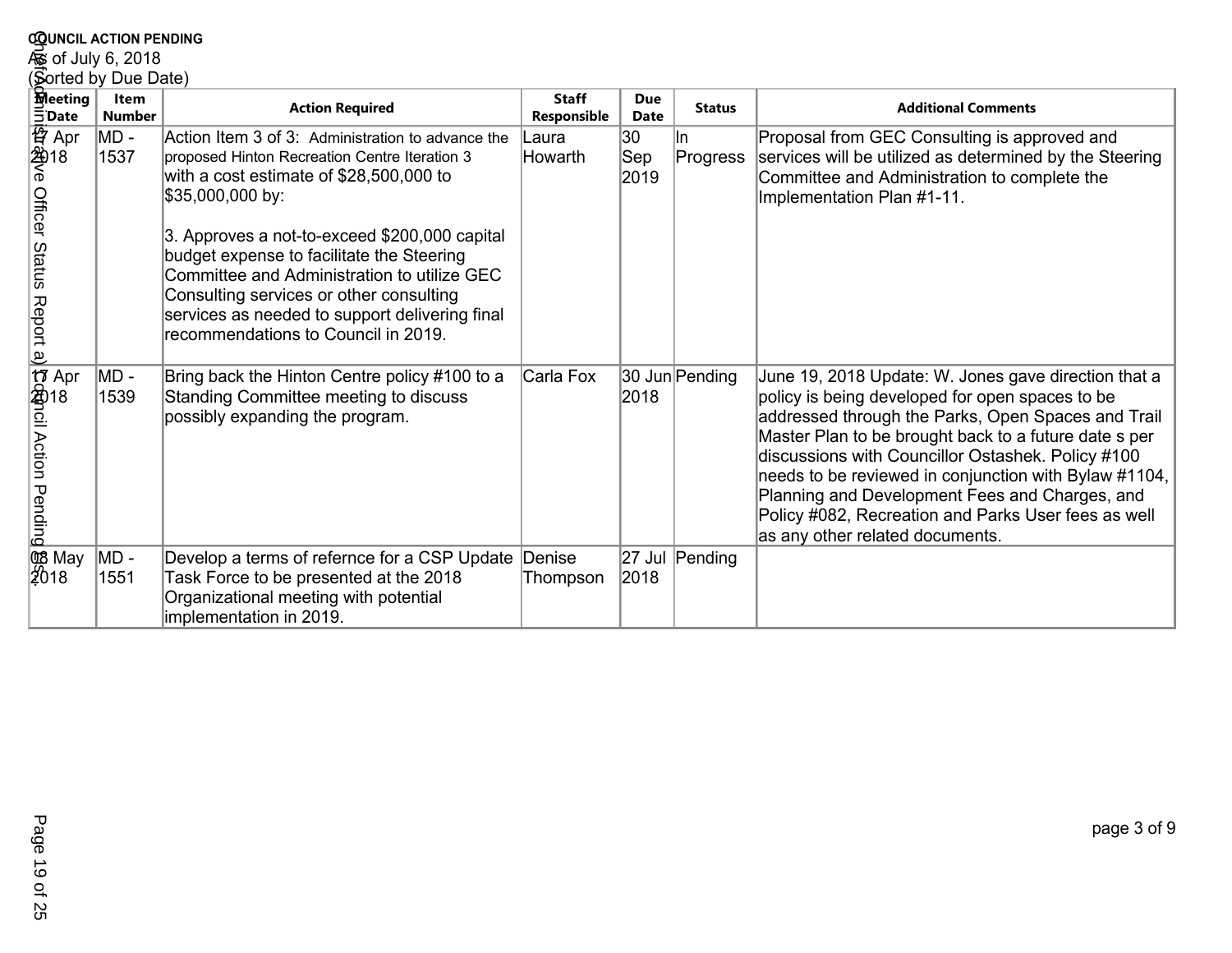| <b>COUNCIL ACTION PENDING</b>                                                                    |                       |                                                                                                                                                                                                                                                                                                                                                                                                                                                                                                                                                                                                                                                                                                                                                                                                                                                                                                                                                                                                                                                                                                                                                                                                                                                                                                           |                             |                           |                |                            |  |  |  |
|--------------------------------------------------------------------------------------------------|-----------------------|-----------------------------------------------------------------------------------------------------------------------------------------------------------------------------------------------------------------------------------------------------------------------------------------------------------------------------------------------------------------------------------------------------------------------------------------------------------------------------------------------------------------------------------------------------------------------------------------------------------------------------------------------------------------------------------------------------------------------------------------------------------------------------------------------------------------------------------------------------------------------------------------------------------------------------------------------------------------------------------------------------------------------------------------------------------------------------------------------------------------------------------------------------------------------------------------------------------------------------------------------------------------------------------------------------------|-----------------------------|---------------------------|----------------|----------------------------|--|--|--|
|                                                                                                  | கு of July 6, 2018    |                                                                                                                                                                                                                                                                                                                                                                                                                                                                                                                                                                                                                                                                                                                                                                                                                                                                                                                                                                                                                                                                                                                                                                                                                                                                                                           |                             |                           |                |                            |  |  |  |
| Sorted by Due Date)                                                                              |                       |                                                                                                                                                                                                                                                                                                                                                                                                                                                                                                                                                                                                                                                                                                                                                                                                                                                                                                                                                                                                                                                                                                                                                                                                                                                                                                           |                             |                           |                |                            |  |  |  |
| <b>Meeting</b><br>$\bar{5}$ Date                                                                 | Item<br><b>Number</b> | <b>Action Required</b>                                                                                                                                                                                                                                                                                                                                                                                                                                                                                                                                                                                                                                                                                                                                                                                                                                                                                                                                                                                                                                                                                                                                                                                                                                                                                    | <b>Staff</b><br>Responsible | <b>Due</b><br><b>Date</b> | <b>Status</b>  | <b>Additional Comments</b> |  |  |  |
| ④<br>第 May<br>含18<br>6<br>Officer Status<br>Report a)<br>Council Action Pending<br>$\frac{1}{2}$ | MD -<br>1556          | That Council direct Administration to:<br>1. Enter into a Letter of Intent with Happy Creek Jones<br>Estates Ltd. for the purpose of constructing<br>Building D with a minimum 9 units (must<br>include 3 barrier free units) with a construction<br>budget of \$940,000.<br>2. Authorize Administration to proceed with a<br>maximum budget not to exceed \$25,000 from<br>Housing Reserves to support costs associated<br>to any initial project costs or legal fees<br>associated to meet a project scope acceptable<br>to the Province.<br>3. Enter into negotiations to amend the existing<br>terms and conditions of New Master<br>Agreement dated August 24, 2009 between the<br>Town and Happy Creek Estates Ltd. to include<br>Building D for approval by Council at a future<br>ldate.<br>4. Explore opportunities to address the future<br>of Happy Creek Estates at the expiration of the<br>Agreement with Happy Creek and Evergreens<br>and present a Happy Creek Estates Strategy<br>to Council at a future date.<br>5. That the Request for Decision titled, "Hinton<br>Housing Update - Happy Creek Estates" and<br>attachments, remain private pursuant to<br>Sections 16, 21, 23, 24 and 25 of the Freedom<br>of Information and Protection of Privacy Act,<br>RSA 2000, Chapter F-25. | Wendy                       | 2018                      | 30 Jun Pending |                            |  |  |  |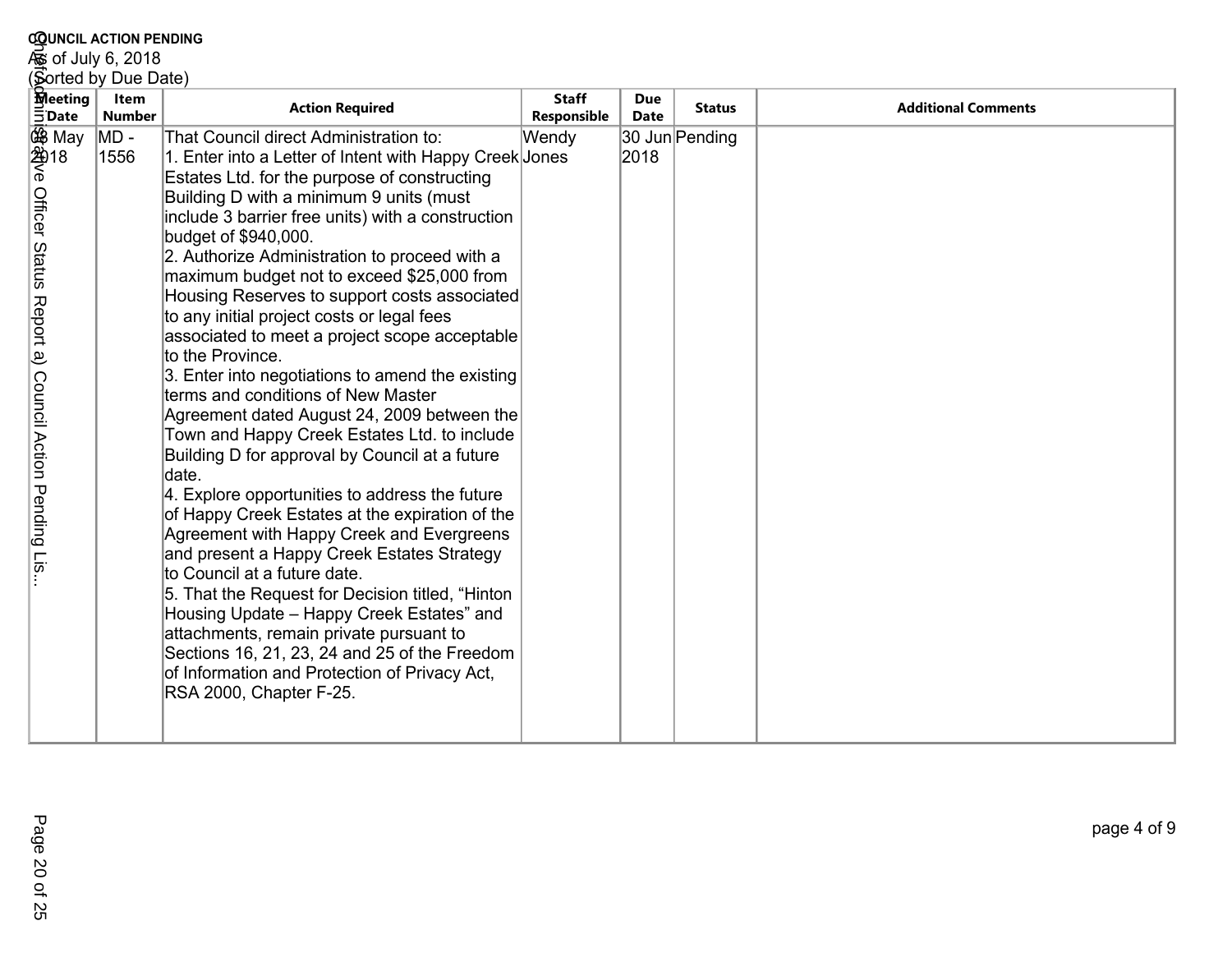## **c<u>o</u>unciL action PENDING<br>கூ of July 6, 2018<br>(Sorted by Due Date)**

| <b>COUNCIL ACTION PENDING</b>                       |                       |                                                                                                                                                                                                                                                                                                                                                                        |                             |                           |                |                            |  |  |  |  |
|-----------------------------------------------------|-----------------------|------------------------------------------------------------------------------------------------------------------------------------------------------------------------------------------------------------------------------------------------------------------------------------------------------------------------------------------------------------------------|-----------------------------|---------------------------|----------------|----------------------------|--|--|--|--|
| و of July 6, 2018                                   |                       |                                                                                                                                                                                                                                                                                                                                                                        |                             |                           |                |                            |  |  |  |  |
|                                                     | (Sorted by Due Date)  |                                                                                                                                                                                                                                                                                                                                                                        |                             |                           |                |                            |  |  |  |  |
| <b>Meeting</b><br>$\bar{5}$ Date                    | Item<br><b>Number</b> | <b>Action Required</b>                                                                                                                                                                                                                                                                                                                                                 | <b>Staff</b><br>Responsible | <b>Due</b><br><b>Date</b> | <b>Status</b>  | <b>Additional Comments</b> |  |  |  |  |
| 45 May<br>2418<br>6<br>Officer Status               | $MD -$<br>1561        | Interim CAO Denise Parent to follow direction<br>per the In-Camera Meeting of May 15, 2018 for Thompson<br>Request for Decision titled "Town of Hinton -<br><b>Water Treatment Plant."</b><br>That all attachments remain private pursuant<br>to the Freedom of Information and Protection<br>of Privacy Act, RSA 2000, Chapter 25,<br>Sections 16, 21, 23, 24 and 25. | Denise                      | 30<br>Nov<br>2018         | ∥n<br>Progress |                            |  |  |  |  |
| R<br>46<br>名<br>2018<br>ہا<br><b>Council Action</b> | MD -<br>1562          | That the Direction Request and action items<br>as discussed in-camera move forward for<br>Land Matters titled "Hillcrest Mobile Estates<br>Status Update."<br>The attachments remain private pursuant to<br>the Freedom of Information and Protection of<br>Privacy Act, RSA 2000, Chapter 25, Sections<br>16, 21, 23, 24 and 25.                                      | Wendy<br>Jones              | 2018                      | 31 Jul Pending |                            |  |  |  |  |
| $\frac{1}{2}$ Jun<br>$\frac{2}{5}$ 18               | MD -<br>1571          | Present Land Use Bylaw #1088 and Business Wendy<br>License Bylaw #1020 for Cannabis to the June Jones<br>26, 2018 Standing Committee meeting.                                                                                                                                                                                                                          |                             | 2018                      | 26 Jun Pending |                            |  |  |  |  |
| 12 Jun<br>2018                                      | MD -<br>1572          | Apply for the FCM Climate Change Staff Grant Denise<br>of up to \$125,000.                                                                                                                                                                                                                                                                                             | Thompson                    | 31<br>$\vert$ Dec<br>2018 | Pending        |                            |  |  |  |  |
| 12 Jun<br>2018                                      | MD -<br>1576          | That Council make a one year commitment to CEAC Denise<br>and come back to a Standing Committee meeting<br>for review by the end 2019 with the provision to bring<br>back a Terms of Reference update that is approved<br>by Council by end of September 2018.                                                                                                         | Thompson                    | 30<br>Sep<br>2018         | Pending        |                            |  |  |  |  |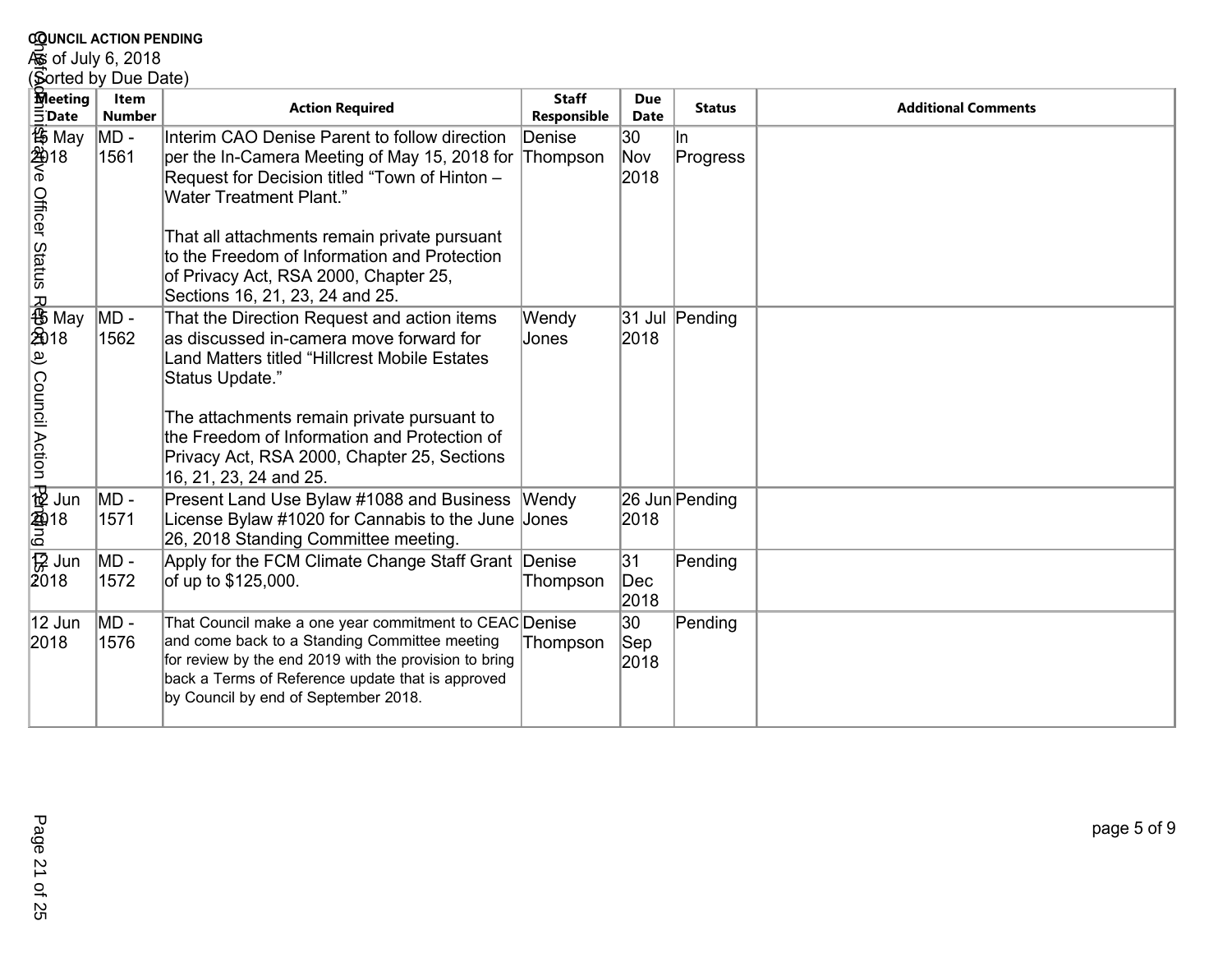|                                                          | <b>COUNCIL ACTION PENDING</b> |                                                                                                                                                                                                                                                                                                  |                             |                           |                  |                                                                                                                                                                                                                                                                    |  |  |  |  |
|----------------------------------------------------------|-------------------------------|--------------------------------------------------------------------------------------------------------------------------------------------------------------------------------------------------------------------------------------------------------------------------------------------------|-----------------------------|---------------------------|------------------|--------------------------------------------------------------------------------------------------------------------------------------------------------------------------------------------------------------------------------------------------------------------|--|--|--|--|
| es of July 6, 2018                                       |                               |                                                                                                                                                                                                                                                                                                  |                             |                           |                  |                                                                                                                                                                                                                                                                    |  |  |  |  |
|                                                          | Sorted by Due Date)           |                                                                                                                                                                                                                                                                                                  |                             |                           |                  |                                                                                                                                                                                                                                                                    |  |  |  |  |
| <b>Meeting</b><br><b>5Date</b>                           | Item<br><b>Number</b>         | <b>Action Required</b>                                                                                                                                                                                                                                                                           | <b>Staff</b><br>Responsible | <b>Due</b><br><b>Date</b> | <b>Status</b>    | <b>Additional Comments</b>                                                                                                                                                                                                                                         |  |  |  |  |
| ⊕ Jun<br>2918<br>6                                       | MD -<br>1580                  | That the Recreation Centre Project Steering<br>Committee membership be comprised of the<br>full Hinton Town Council, plus one Yellowhead<br>County representative to be determined by<br>Yellowhead County and two citizens at large.                                                            | Laura<br>Howarth            | 17 Jul lin<br>2018        | Progress         | Direction Report is scheduled for Standing Committee<br>Jul.10.18 with anticipated Report for Decision<br>presented at Regular Council Jul.17.18.                                                                                                                  |  |  |  |  |
| Jun<br>a<br>Bo<br>Bo Jun                                 | MD -<br>1581                  | That the two citizens at large be selected by<br>public advertisement with applicants brought to Howarth<br>Council for selection through vote.                                                                                                                                                  | Laura                       | 28<br>Aug<br>2018         | lln.<br>Progress | Pending Council approval of the Terms of Reference<br>at Regular Meeting of Jul.17.18, the results of a call for<br>interest will be presented In Camera at the Aug.21.18<br>Standing Committee, with anticipated appointment at<br>the Aug.28.18 Regular Meeting. |  |  |  |  |
| 2018<br>a = 음<br>Council Actio <mark>r</mark> ଫିନ୍ଗାding | MD -<br>1582                  | That Administration coordinate a launch<br>meeting for the Recreation Centre Project<br>Steering Committee for one weekend by the<br>end of October 2018, that may also include<br>representation and support from Administration<br>and the project consulting team as specified by<br>Council. | Laura<br>Howarth            | 31<br> Oct<br>2018        | lln.<br>Progress | Dates will be determined once full membership on the<br>Steering Committee is established and members are<br>consulted.                                                                                                                                            |  |  |  |  |
| Jun                                                      | MD -<br>1583                  | Develop a proposed Terms of Reference for<br>the Rec Centre Steering Committee to bring to Howarth<br>Standing Committee meeting on July 10,<br>2018.                                                                                                                                            | Laura                       | 10 Jul  In<br>2018        | Progress         | Direction Report is scheduled for presentation at the<br>Jul.10.18 Standing Committee Meeting.                                                                                                                                                                     |  |  |  |  |
| <u>eid</u>                                               |                               |                                                                                                                                                                                                                                                                                                  |                             |                           |                  |                                                                                                                                                                                                                                                                    |  |  |  |  |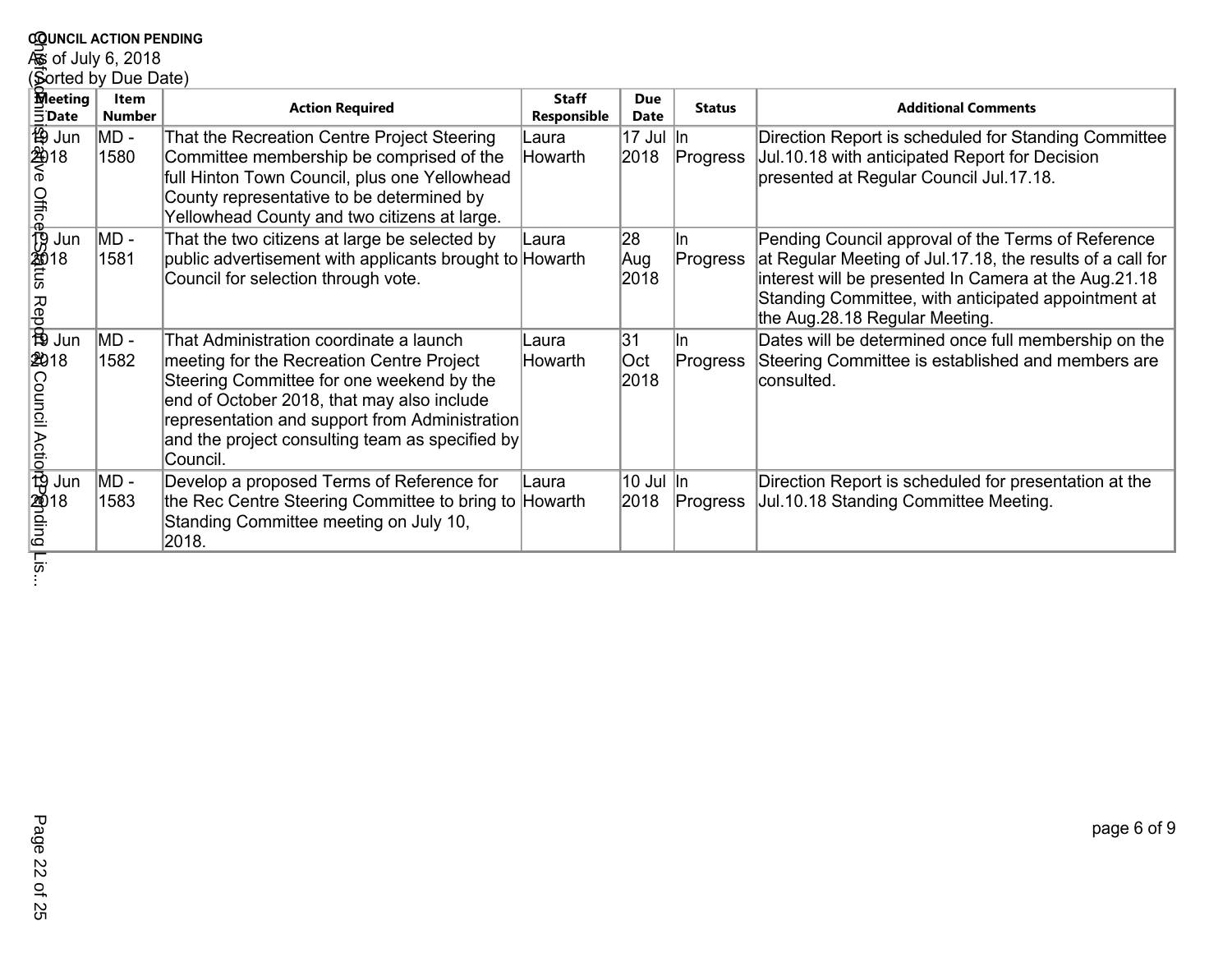| <b>COUNCIL ACTION PENDING</b>                                                  |                              |                                                                                                                                                                                                                                                                                                                                                                                                                                                                                                                                                     |                             |                    |                |                            |  |  |  |
|--------------------------------------------------------------------------------|------------------------------|-----------------------------------------------------------------------------------------------------------------------------------------------------------------------------------------------------------------------------------------------------------------------------------------------------------------------------------------------------------------------------------------------------------------------------------------------------------------------------------------------------------------------------------------------------|-----------------------------|--------------------|----------------|----------------------------|--|--|--|
| கு of July 6, 2018                                                             |                              |                                                                                                                                                                                                                                                                                                                                                                                                                                                                                                                                                     |                             |                    |                |                            |  |  |  |
| Sorted by Due Date)                                                            |                              |                                                                                                                                                                                                                                                                                                                                                                                                                                                                                                                                                     |                             |                    |                |                            |  |  |  |
| <b>Meeting</b><br><b>EDate</b>                                                 | <b>Item</b><br><b>Number</b> | <b>Action Required</b>                                                                                                                                                                                                                                                                                                                                                                                                                                                                                                                              | <b>Staff</b><br>Responsible | <b>Due</b><br>Date | <b>Status</b>  | <b>Additional Comments</b> |  |  |  |
| (<br>49918<br>Text Second<br>Contractor<br>Officer Status Report a)<br>Council | MD -<br>1584                 | That Council allocates \$400,000 from the<br>Housing Reserve until such time as the<br>construction budget can be finalized for the<br>proposed construction of Happy Creek Estates<br>Building D and all parties financial contributions<br>and responsibilities are confirmed.<br>That the Direction Request titled, "Hinton<br>Housing Update - Happy Creek Estates" and<br>attachments, remain private pursuant to<br>Sections 16, 21, 23, 24 and 25 of the Freedom<br>of Information and Protection of Privacy Act,<br>RSA 2000, Chapter F-25. | Wendy<br>Jones              | 31<br>Aug<br>2018  | Pending        |                            |  |  |  |
| l ge<br>9 ge<br>il \$c\$pn Pending I<br>$\overline{\overline{18}}$             | MD -<br>1585                 | That Council direct Administration proceed<br>with the offer to purchase the lands as<br>discussed In Camera.<br>That the Direction Request titled, "Hinton"<br>Housing Update" and any attachments, remain<br>private pursuant to Sections 16, 21, 23, 24 and<br>25 of the Freedom of Information and<br>Protection of Privacy Act, RSA 2000, Chapter<br>F-25.                                                                                                                                                                                     | Wendy<br>Jones              | 31<br>Aug<br>2018  | Pending        |                            |  |  |  |
| 19 Jun<br>2018                                                                 | MD -<br>1586                 | That Council direct Administration to proceed<br>as directed In Camera.<br>That the Direction Request titled, "Hinton<br>Housing Update" and any attachments, remain<br>private pursuant to Sections 16, 21, 23, 24 and<br>25 of the Freedom of Information and<br>Protection of Privacy Act, RSA 2000, Chapter<br>$F-25.$                                                                                                                                                                                                                          | Wendy<br>Jones              | 2018               | 31 Jul Pending |                            |  |  |  |

page 7 of 9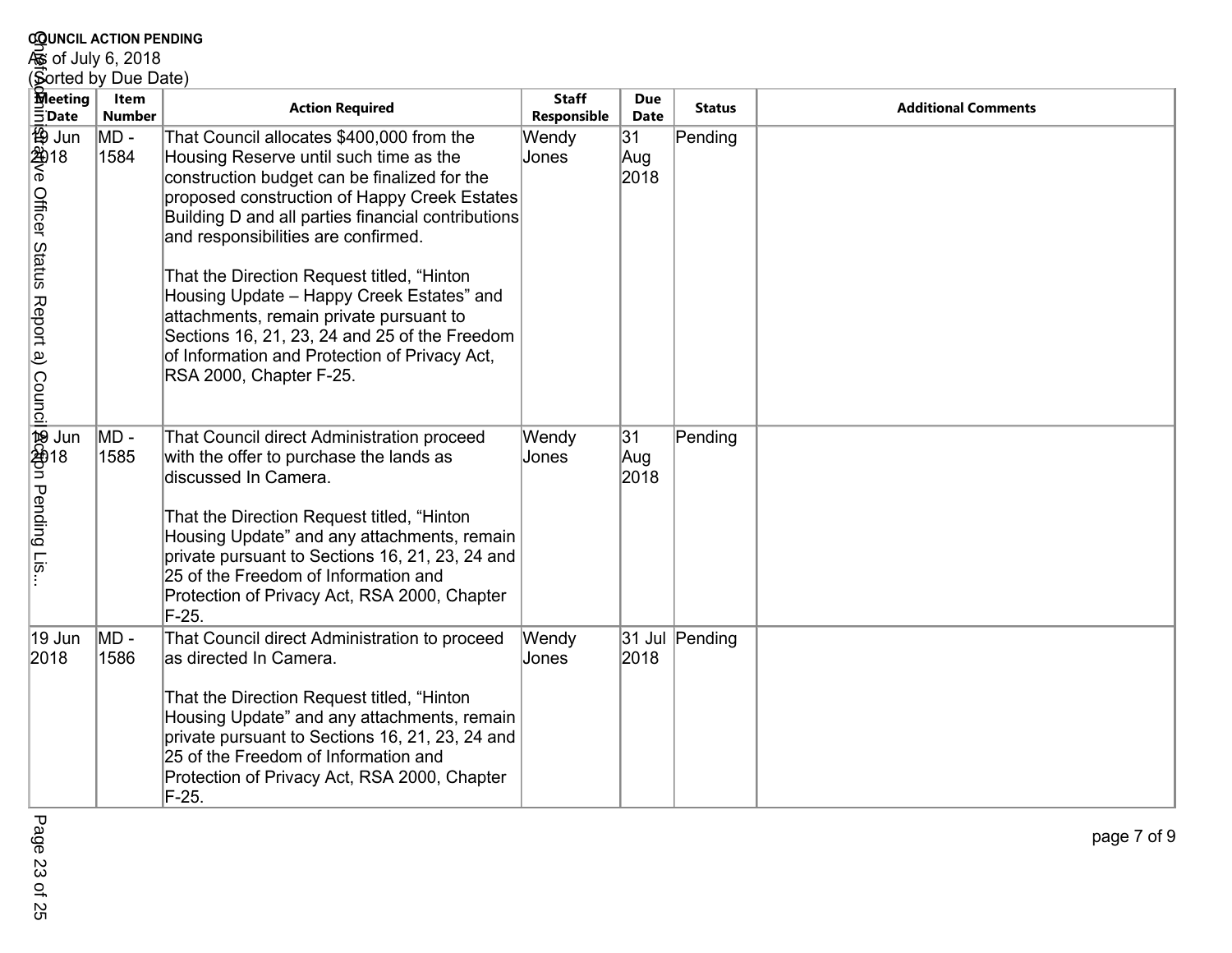|                                         | <b>COUNCIL ACTION PENDING</b> |                                                                                                                                                                                                               |                             |                           |                |                            |  |  |  |
|-----------------------------------------|-------------------------------|---------------------------------------------------------------------------------------------------------------------------------------------------------------------------------------------------------------|-----------------------------|---------------------------|----------------|----------------------------|--|--|--|
| கு of July 6, 2018                      |                               |                                                                                                                                                                                                               |                             |                           |                |                            |  |  |  |
| Sorted by Due Date)                     |                               |                                                                                                                                                                                                               |                             |                           |                |                            |  |  |  |
| <b>Meeting</b><br>$\bar{5}$ Date        | <b>Item</b><br><b>Number</b>  | <b>Action Required</b>                                                                                                                                                                                        | <b>Staff</b><br>Responsible | <b>Due</b><br><b>Date</b> | <b>Status</b>  | <b>Additional Comments</b> |  |  |  |
|                                         | MD -                          | Bring back changes on the Draft Bylaw                                                                                                                                                                         | Denise                      | 21                        | Pending        |                            |  |  |  |
| 変 Jun<br>24918<br>e c                   | 1587                          | reflecting life-time registration fees for animals. Thompson                                                                                                                                                  |                             | Aug<br>2018               |                |                            |  |  |  |
| Officer Status                          |                               | Identify livestock vs exotic species and to bring<br>back parameters for livestock within our<br>current bylaw.                                                                                               |                             |                           |                |                            |  |  |  |
| Report a)                               |                               | Build within the policy an allowance for<br>chickens based on best practices from other<br>municipalities.                                                                                                    |                             |                           |                |                            |  |  |  |
| <b>Council Action</b>                   |                               | Modify the map labeled On Leash Areas West<br>Option 2 to designate the trail that follows the<br>outside western edge of Collinge Road from<br>the sledding hill to Maxwell Lake apartments as<br>off-leash. |                             |                           |                |                            |  |  |  |
| Pending<br>$\overline{\overline{18}}$ . |                               | Bring back Option 1 mapping with designated<br>on-leash areas highlighted in blue.<br>Bring the Animal Control Bylaw to the August<br>21, 2018 Standing Committee.                                            |                             |                           |                |                            |  |  |  |
|                                         |                               |                                                                                                                                                                                                               |                             |                           |                |                            |  |  |  |
| 26 Jun<br>2018                          | MD -<br>1588                  | Set a special meeting date for the end of July<br>or beginning of August for preliminary<br>discussion of the 2019 budget.                                                                                    | Denise<br>Thompson          | 17<br>Aug<br>2018         | Pending        |                            |  |  |  |
| 26 Jun<br>2018                          | MD -<br>1589                  | Bring the Land Use Bylaw 1088-6 with<br>proposed amendments for Cannabis Related<br>Business to the July 17, 2018 Regular Council<br>meeting for First Reading and initiate public<br>engagement.             | Wendy<br>Jones              | 2018                      | 17 Jul Pending |                            |  |  |  |

page 8 of 9